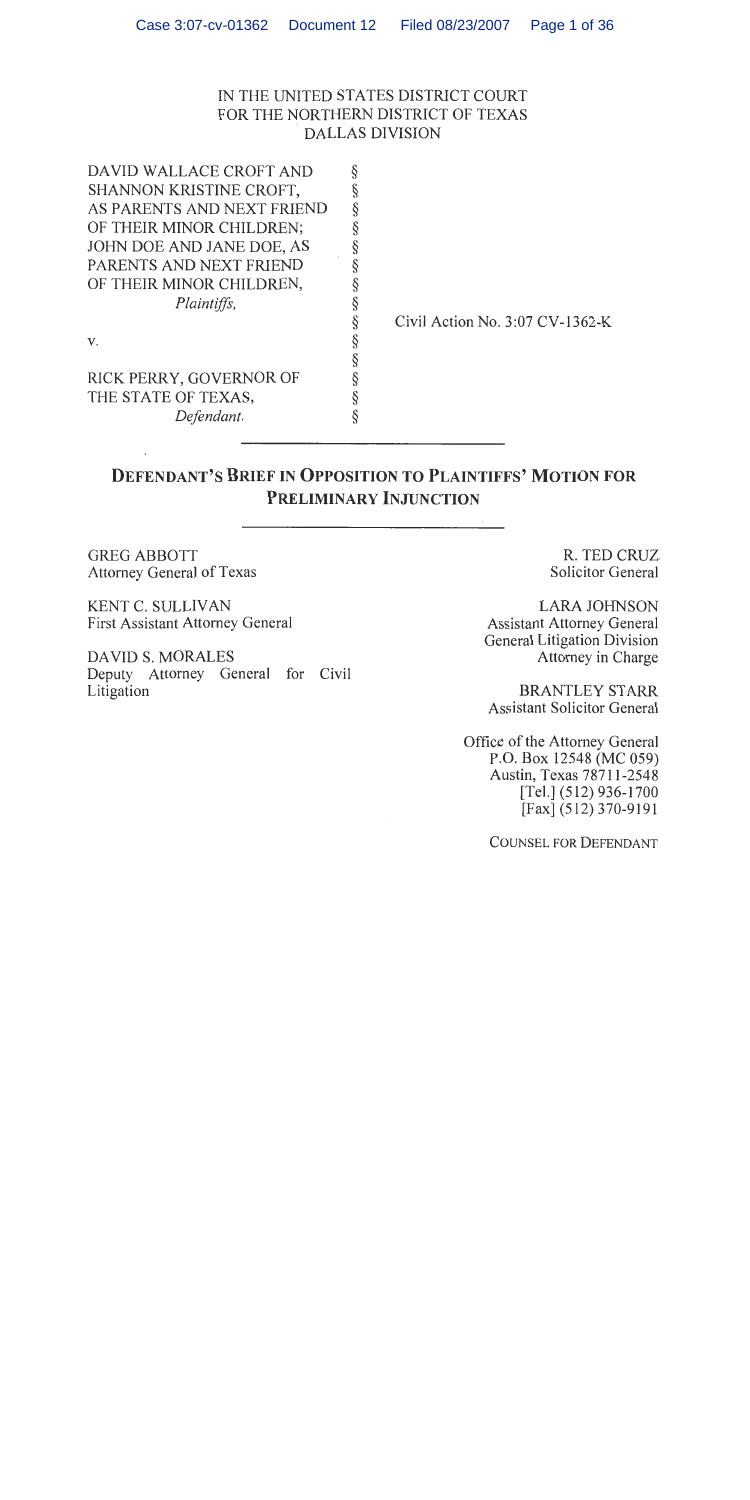# **TABLE OF CONTENTS**

| I.  |    |    |                                                                                                                                                                                                                                   |
|-----|----|----|-----------------------------------------------------------------------------------------------------------------------------------------------------------------------------------------------------------------------------------|
| II. |    |    |                                                                                                                                                                                                                                   |
|     |    |    |                                                                                                                                                                                                                                   |
|     |    |    |                                                                                                                                                                                                                                   |
| I.  |    |    | It Is Highly Unlikely That Plaintiffs Will Prevail on the Merits  7                                                                                                                                                               |
|     | A. |    | Plaintiffs' Facial Challenge to Texas Government Code                                                                                                                                                                             |
|     |    | 1. | Historical and patriotic acknowledgments of our nation's<br>cultural and religious heritage—like the words "one state"<br>under God" in the Texas Pledge—are entirely consistent<br>with the First Amendment's prohibition on the |
|     |    |    | Acknowledgments of religion in patriotic or<br>a.<br>historical contexts are fundamentally different<br>from government-endorsed religious ceremony  8                                                                            |
|     |    |    | b.<br>Virtually every reference to the pledge of<br>allegiance-by the United States Supreme Court<br>and repeatedly by individual Justices—has agreed<br>that the United States Pledge is entirely consistent                     |
|     |    | 2. | Centuries of historical and patriotic acknowledgment of<br>religion—like that in the Texas Pledge—have not<br>threatened the First Amendment's prohibition on                                                                     |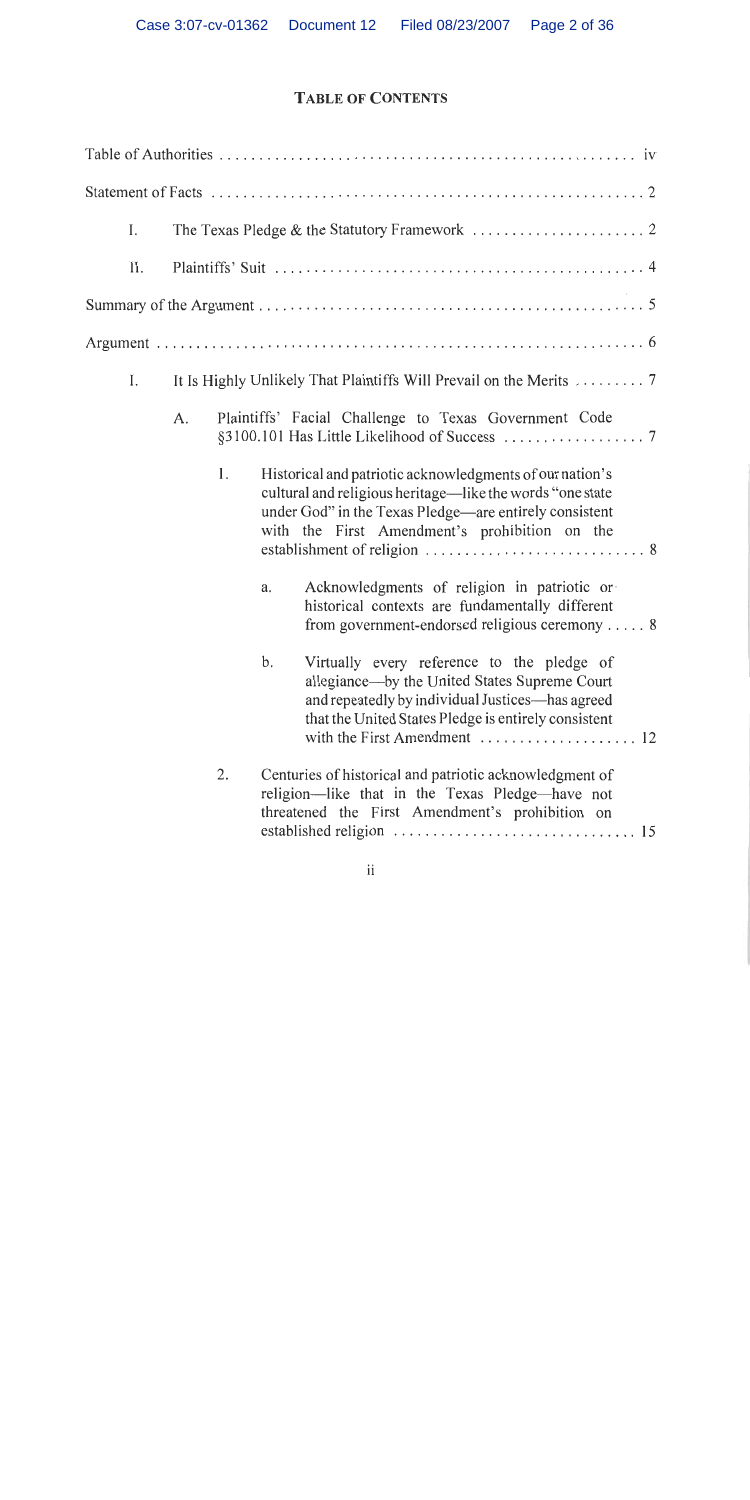|      |                                                                                                                                   | 3. | There is no merit to Plaintiffs' claim that the Texas<br>Pledge somehow stands on lesser footing than the U.S.                                                              |
|------|-----------------------------------------------------------------------------------------------------------------------------------|----|-----------------------------------------------------------------------------------------------------------------------------------------------------------------------------|
|      |                                                                                                                                   | 4. | The federal circuit courts—with the exception of a lone,<br>vacated Ninth Circuit decision—have consistently upheld<br>the constitutionality of the United States Pledge of |
|      |                                                                                                                                   | 5. | In any event, Plaintiffs cannot demonstrate that the<br>statute prescribing the Texas Pledge would be                                                                       |
|      | Β.                                                                                                                                |    | Because §3100.101 Has Not Been Applied to Plaintiffs,<br>Plaintiffs Have No Plausible As-Applied Challenge to the                                                           |
| II.  |                                                                                                                                   |    | The Plaintiffs Have Failed To Demonstrate That They Will Be<br>Irreparably Harmed Without Extraordinary Preliminary Injunctive                                              |
| III. | Plaintiffs Have Not Shown—and Cannot Show—That the Harm to<br>Themselves Outweighs the Harm to the State, or That the Preliminary |    |                                                                                                                                                                             |
| IV.  |                                                                                                                                   |    |                                                                                                                                                                             |
|      |                                                                                                                                   |    |                                                                                                                                                                             |
|      |                                                                                                                                   |    |                                                                                                                                                                             |

 $\sim 10^{-11}$ 

 $\epsilon$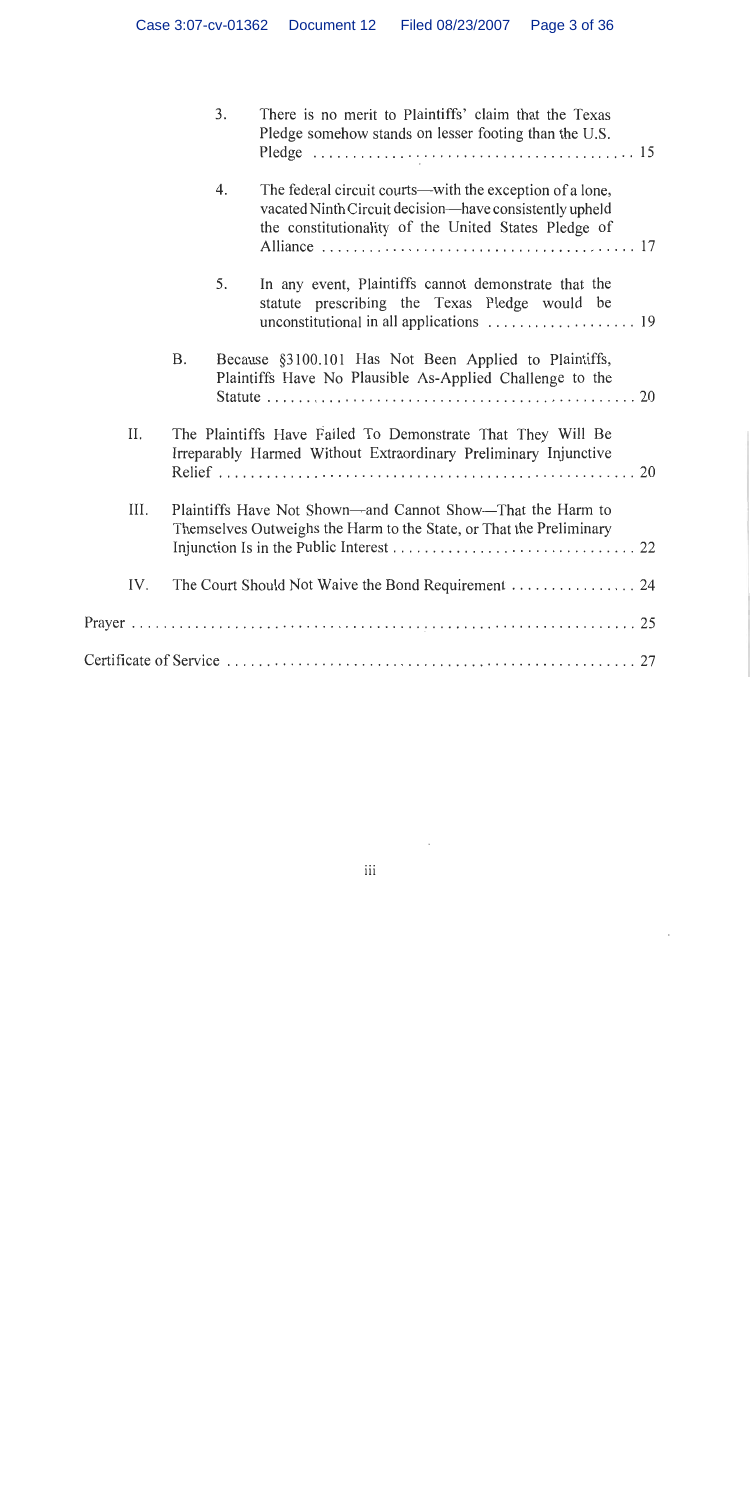## **TABLE OF AUTHORITIES**

 $\bar{\epsilon}$ 

## Cases:

| Ala. State Fed'n of Teachers, AFL-CIO v. James,                                                                |
|----------------------------------------------------------------------------------------------------------------|
| Allied Mktg. Group, Inc. v. CDL Mktg., Inc.,                                                                   |
| Barnes v. Mississippi,                                                                                         |
| Bowen v. Kendrick,                                                                                             |
| Canal Auth. of State of Fla. v. Callaway,                                                                      |
| County of Allegheny v. ACLU,                                                                                   |
| Croft v. Perry,<br>Civil Action No. 3:06-CV-9434-M (N.D. Tex. Mar. 10, 2006) 22                                |
| Elk Grove Unified Sch. Dist. v. Newdow,                                                                        |
| Engel v. Vitale,                                                                                               |
| Enter. Int'l, Inc. v. Corporacion Estatal Petrolera Ecuatoriana,                                               |
| Hull v. Quitman County Bd. of Educ.,                                                                           |
| Incubus Invs., L.L.C. v. City of Garland,<br>No. 3:03 CV-2039-K, 2003 WL 23095680 (N.D.Tex. Dec. 17, 2003)  24 |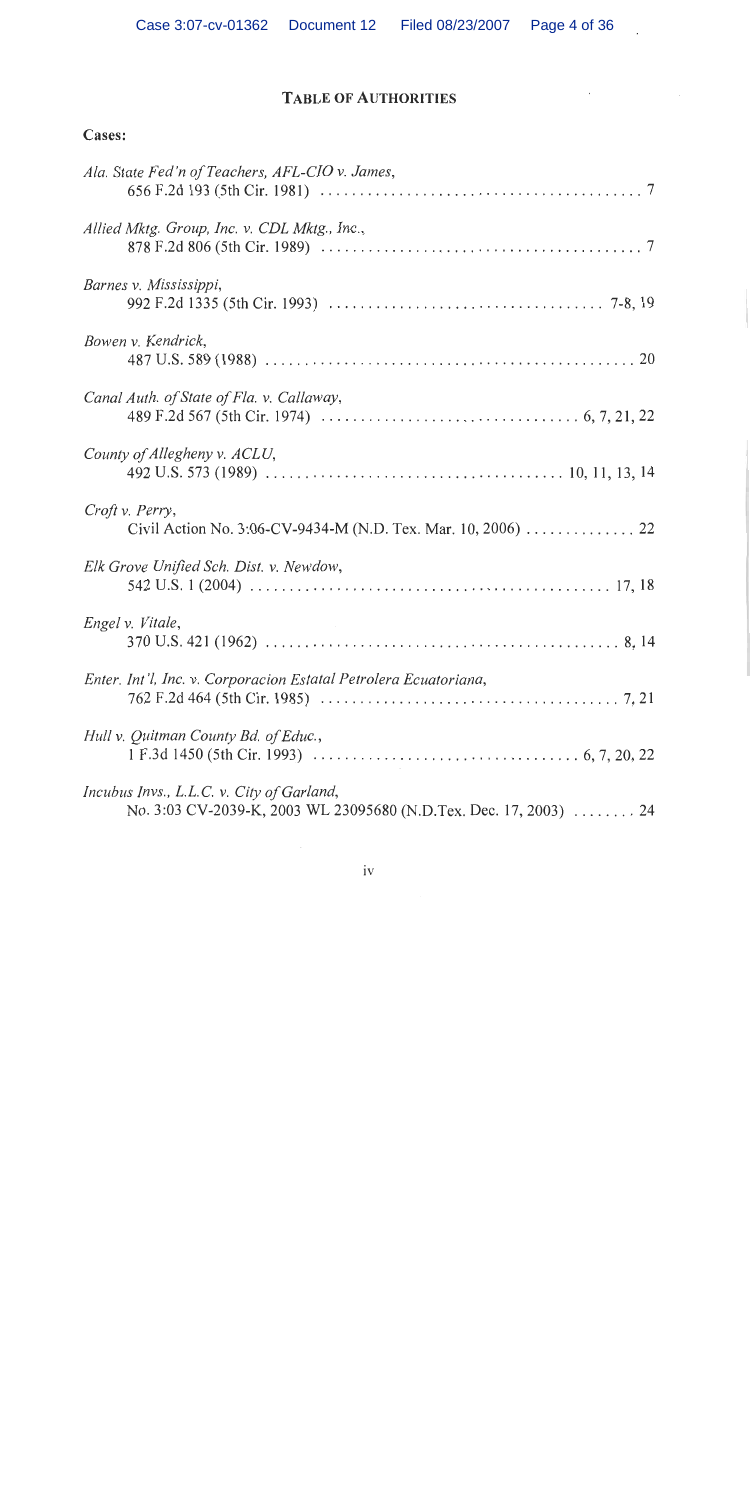| Kaepa, Inc. v. Achilles Corp.,                          |
|---------------------------------------------------------|
| Lee v. Weisman,                                         |
| Lynch v. Donnelly,                                      |
| Marsh v. Chambers,                                      |
| Miss. Power & Light Co. v. United Gas Pipe Line Co.,    |
| Myers v. Loudoun County Pub. Sch.,                      |
| New Orleans Pub. Serv., Inc. v. Council of New Orleans, |
| Newdow v. U.S. Congress,                                |
| Ohio v. Akron Ctr. for Reprod. Health,                  |
| Phillips v. Charles Schreiner Bank,                     |
| Roho, Inc. v. Marquis,                                  |
| Sch. Dist. of Abington Twp. v. Schempp,                 |
| Sherman v. Cmty. Consol. Sch. Dist. 21,                 |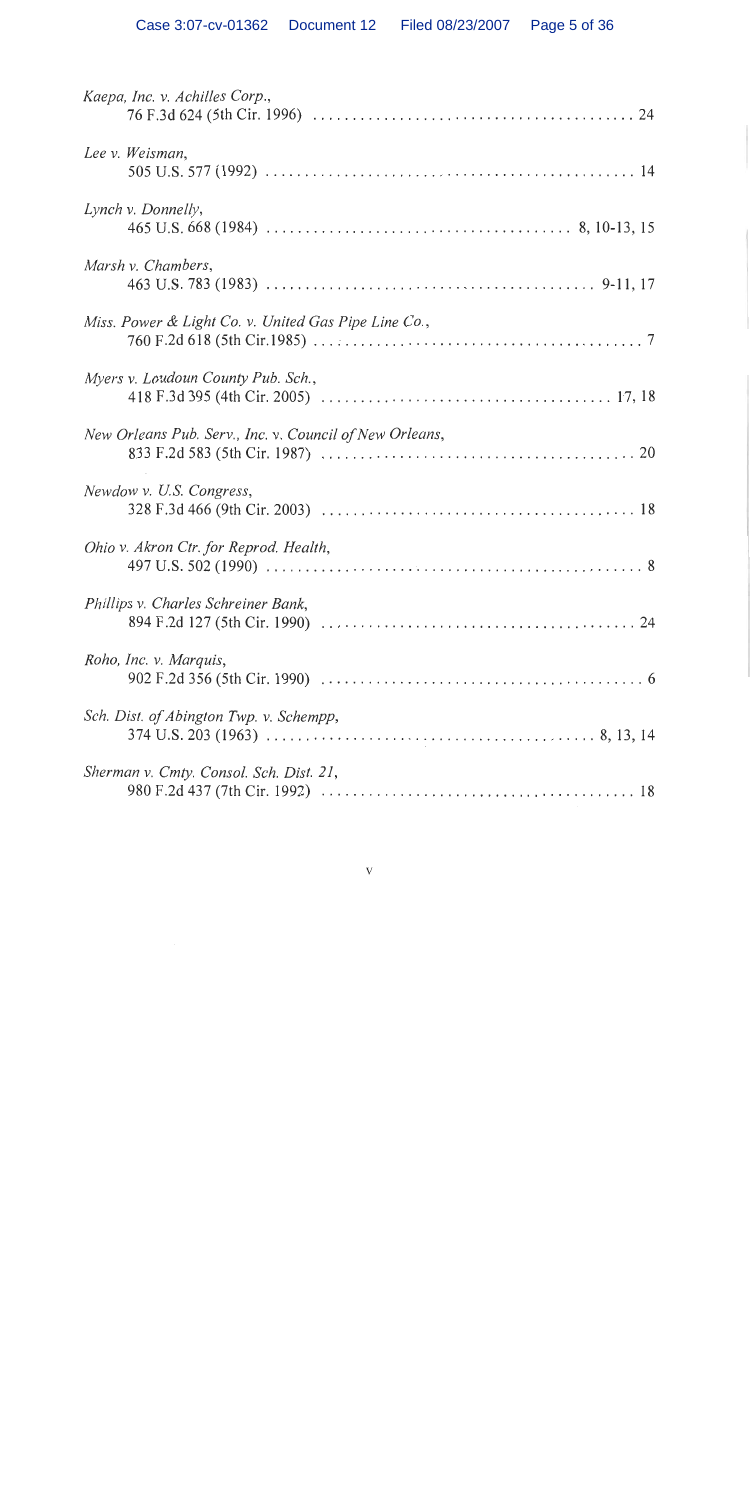| Van Orden v. Perry, |  |  |  |
|---------------------|--|--|--|
| Wallace v. Jaffree, |  |  |  |

# **Statutes, Rules and Constitutional Provisions:**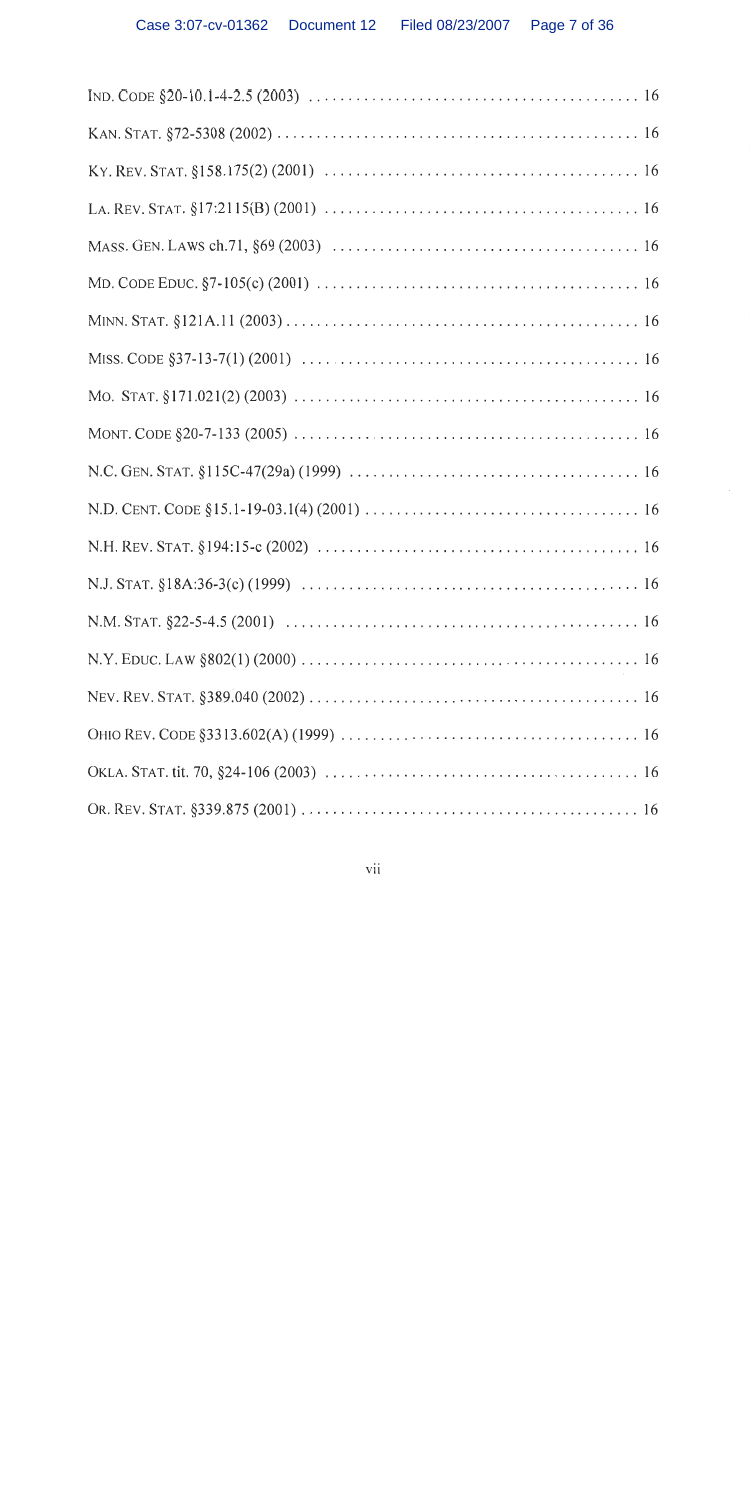# Other Authorities:

| Act of April 19, 1933, 43d Leg., R.S.,                                                                                                                                                               |  |
|------------------------------------------------------------------------------------------------------------------------------------------------------------------------------------------------------|--|
| Act of April 2, 1965, 59th Leg., R.S.,                                                                                                                                                               |  |
| Amicus Brief of Texas on Behalf of All Fifty States,<br>Elk Grove Unified Sch. Dist. v. Newdow,<br>No. 02-1624 (U.S. Supreme Court Dec. 2003),<br><i>available at http://supreme.lp.findlaw.com/</i> |  |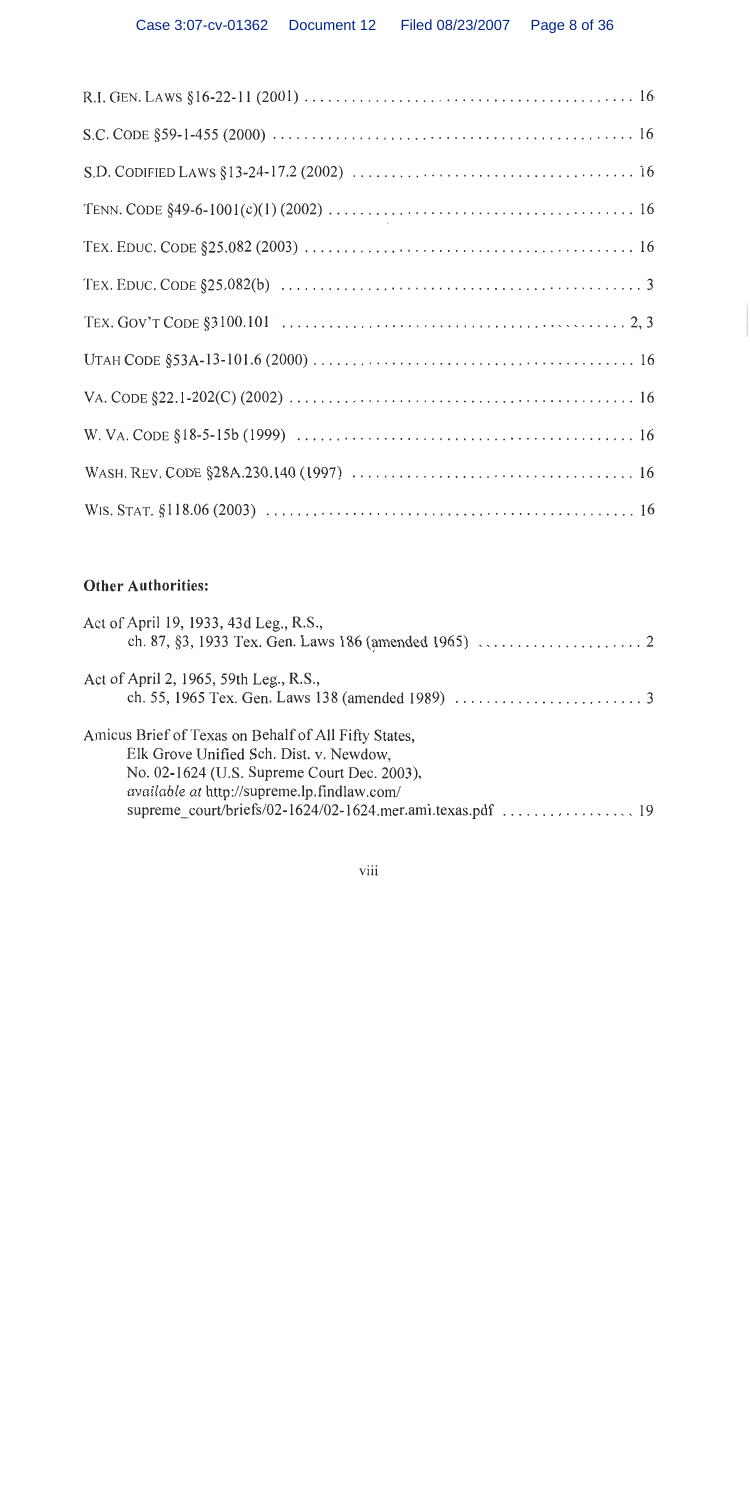| Brief of the United States, Elk Grove Unified Sch. Dist. v. Newdow,<br>No. 02-1624 (U.S. Supreme Court Dec. 2003),<br><i>available at http://supreme.lp.findlaw.com/supreme court/briefs/</i> |
|-----------------------------------------------------------------------------------------------------------------------------------------------------------------------------------------------|
|                                                                                                                                                                                               |
|                                                                                                                                                                                               |
| House Comm. on Culture, Recreation & Tourism, Bill Analysis,                                                                                                                                  |
|                                                                                                                                                                                               |
| SchoolMatters: Texas Public Schools & Districts,<br>http://www.schoolmatters.com/app/location/q/stid=44/llid=111/                                                                             |
| The Handbook of Texas Online: Flags of Texas,<br>http://www.tsha.utexas.edu/handbook/online/articles/FF/msf1.html                                                                             |

 $\sim$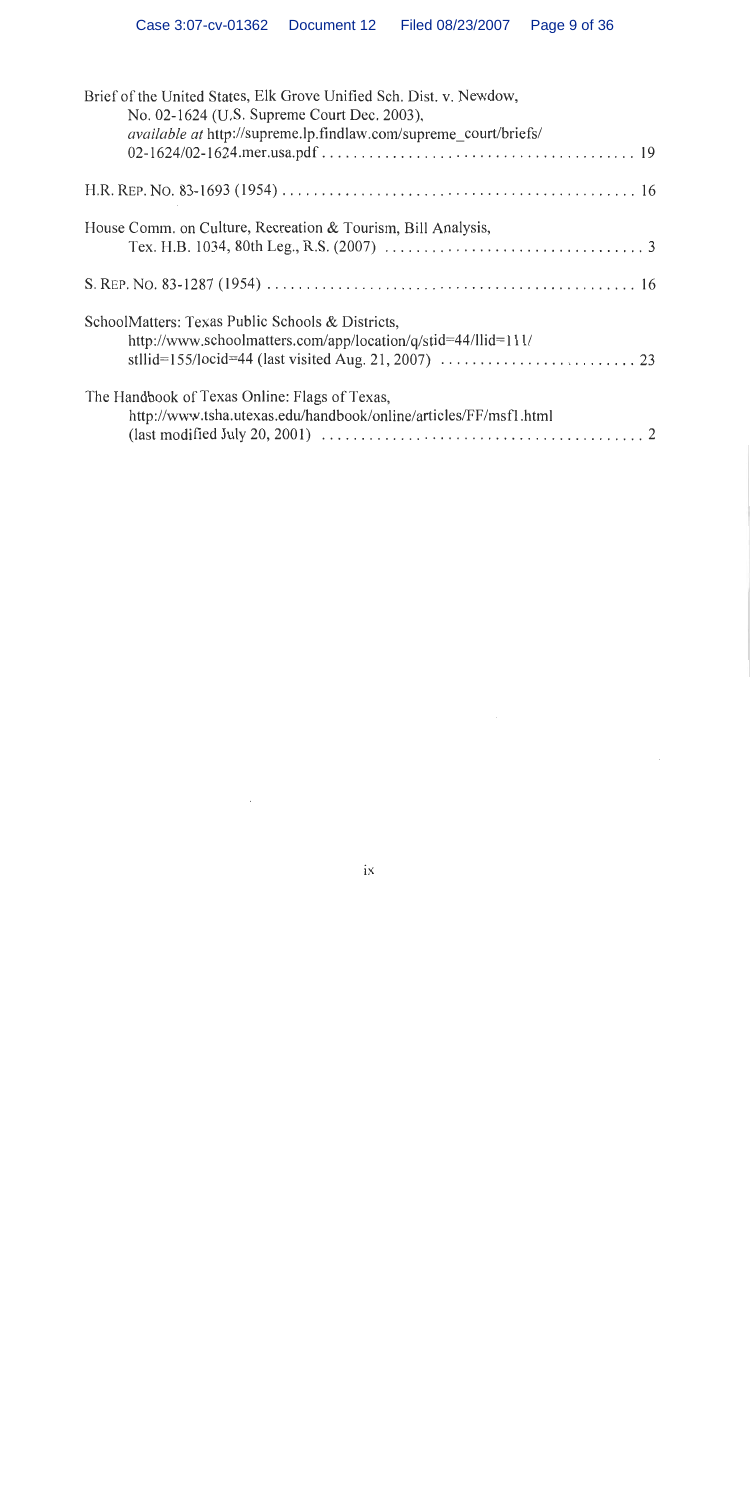## IN THE UNITED STATES DISTRICT COURT FOR THE NORTHERN DISTRICT OF TEXAS **DALLAS DIVISION**

| DAVID WALLACE CROFT AND    |   |
|----------------------------|---|
| SHANNON KRISTINE CROFT,    |   |
| AS PARENTS AND NEXT FRIEND | ş |
| OF THEIR MINOR CHILDREN,   | § |
|                            | ş |
| Plaintiffs,                | ş |
|                            | ş |
| V.                         | § |
|                            | § |
| RICK PERRY, GOVERNOR OF    | § |
| THE STATE OF TEXAS,        | ş |
|                            | ş |
| Defendant.                 |   |
|                            |   |

Civil Action No. 3:07 CV-1362-K

# **DEFENDANT'S BRIEF IN OPPOSITION TO PLAINTIFFS' MOTION FOR PRELIMINARY INJUNCTION**

TO THE HONORABLE UNITED STATES DISTRICT COURT FOR THE NORTHERN DISTRICT OF TEXAS:

Plaintiffs' request that the Court issue a preliminary injunction barring the application of Texas Government Code §3100.101—which prescribes the language of the Pledge of Allegiance to the Texas Flag-is fundamentally flawed. Plaintiffs cannot demonstrate that they have a substantial likelihood of success on the merits, either in an as-applied or a facial constitutional challenge. Nor can Plaintiffs demonstrate that they will suffer irreparable harm without preliminary injunctive relief, that the harm to themselves outweighs the harm to the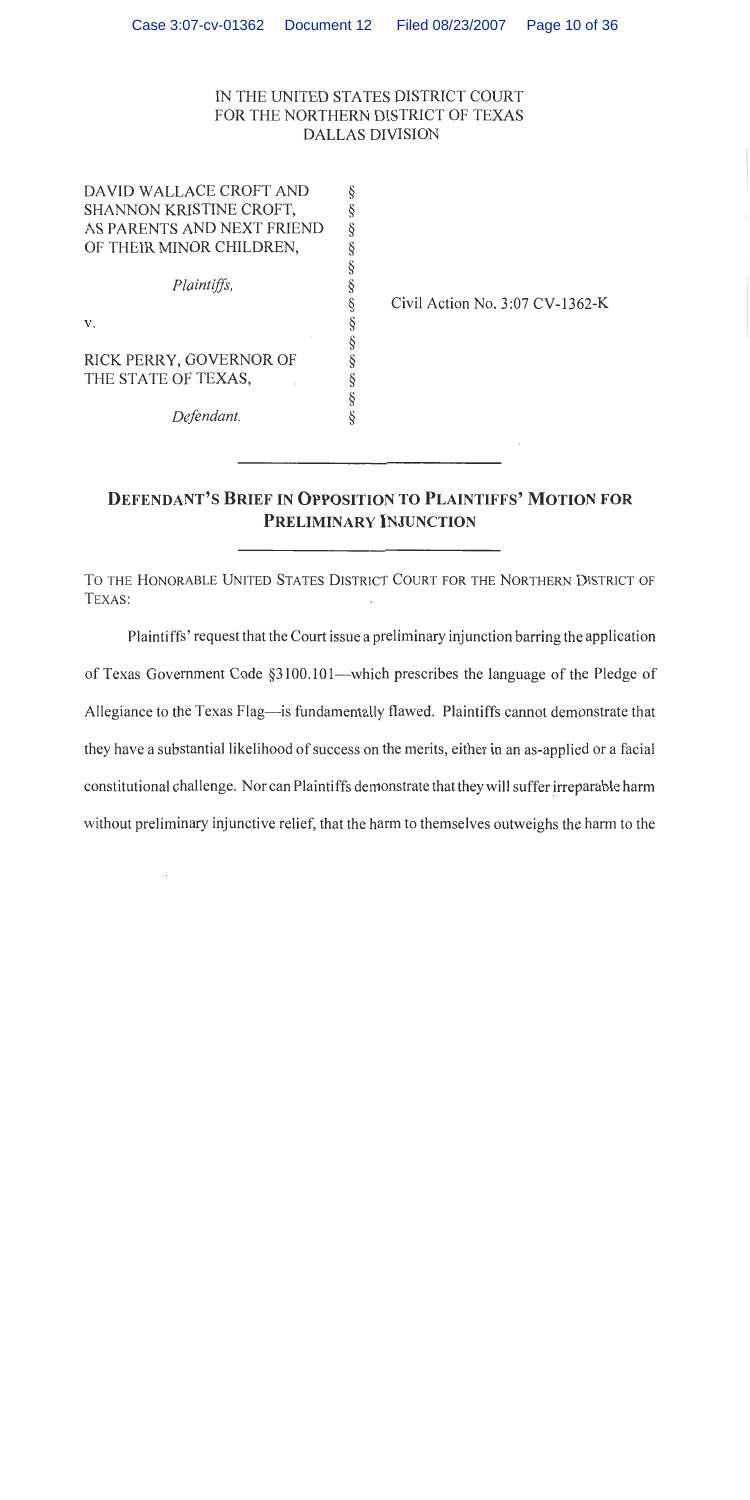State, or that issuing a preliminary injunction is in the public interest. Accordingly, the Court should deny Plaintiffs' request for preliminary injunctive relief.

## **STATEMENT OF FACTS**

Plaintiffs filed suit on August 7, 2007, asserting that the Pledge of Allegiance to the Texas Flag violates the Establishment Clause of the First Amendment to the United States Constitution. See Plaintiffs' Original Complaint & Application for Injunctive Relief ("Complaint") at 4. It is unclear from the Plaintiffs' Complaint whether they are challenging the constitutionality of the statute prescribing the Pledge on its face, or as it applies to them. See Complaint at 1-5. In either event, the Complaint is without merit, and as such, the Court should deny Plaintiffs' request for preliminary injunctive relief.

#### I. THE TEXAS PLEDGE & THE STATUTORY FRAMEWORK

The Pledge of Alliance to the Texas Flag was first adopted in 1933 as part of an effort to establish a set of guidelines for the proper display of the Texas Flag. Act of April 19, 1933, 43d Leg., R.S., ch. 87, §3, 1933 Tex. Gen. Laws 186, 187 (amended 1965) (current version at TEX. GOV'T CODE §3100.101); see also The Handbook of Texas Online: Flags of Texas, http://www.tsha.utexas.edu/handbook/online/articles/FF/msf1.html (last modified July 20, 2001). As initially written, the Pledge read: "Honor the Texas Flag of 1836; I pledge allegiance to thee, Texas, one and indivisible." Act of April 19, 1933, 43d Leg., R.S., ch. 87, §3, 1933 Tex. Gen. Laws 186, 187. In 1965, the Pledge was amended to delete the previous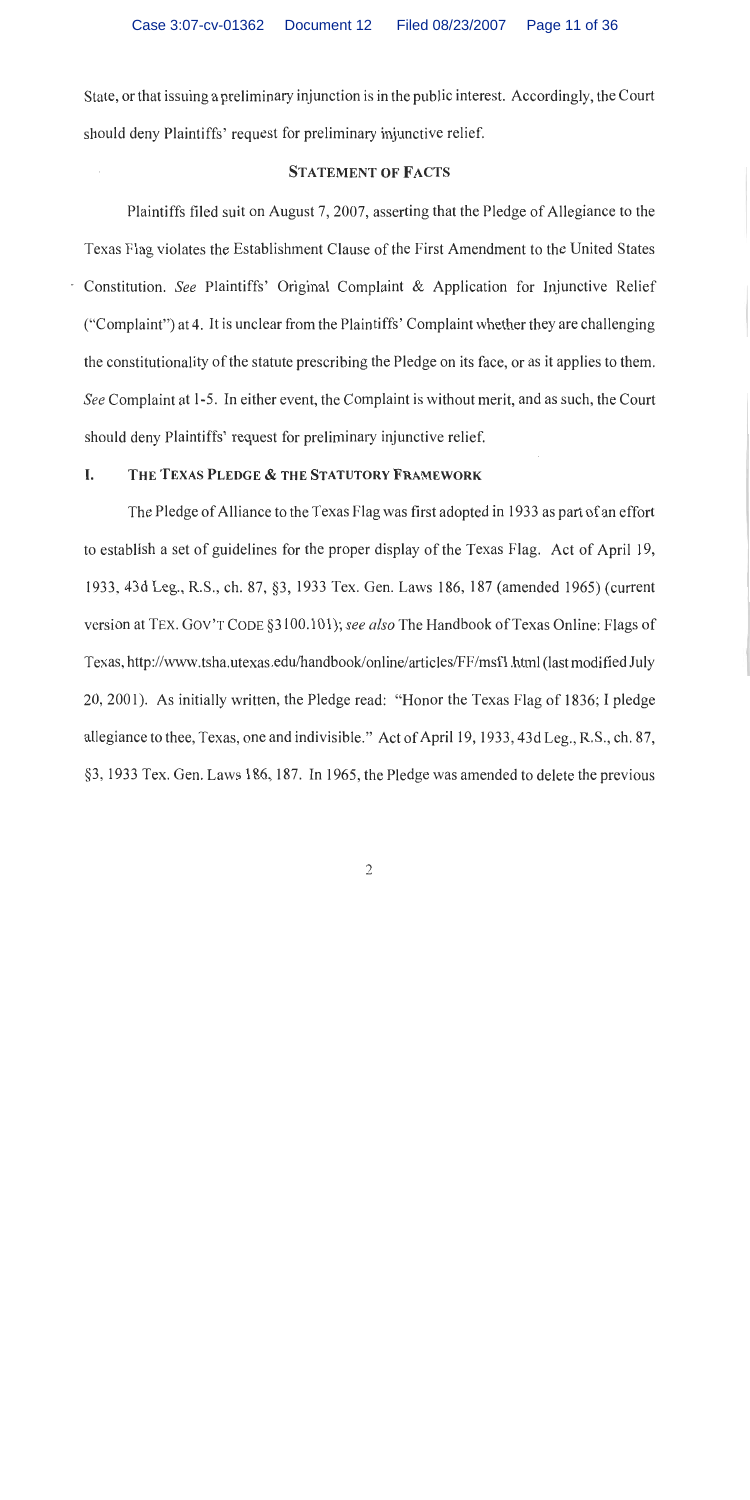reference to Texas's Flag of 1836. Act of April 2, 1965, 59th Leg., R.S., ch. 55, 1965 Tex. Gen. Laws 138 (amended 1989) (current version at TEX. GOV'T CODE §3100.101).

In 2007, the Texas Legislature added the words "one state under God" to the Pledge, giving the Pledge its current text: "Honor the Texas flag; I pledge allegiance to thee, Texas, one state under God, one and indivisible." TEX. GOV'T CODE §3100.101. According to the author of the bill proposing the 2007 amendment, the change was intended to "acknowledge" the tradition and heritage of God's role "in the political and social culture of the United States." House Comm. on Culture, Recreation & Tourism, Bill Analysis, Tex. H.B. 1034, 80th Leg., R.S. (2007). The author noted the repeated references to God included in foundational government documents—like the Declaration of Independence and the Emancipation Proclamation—in speeches from Presidents, and in the United States's own Pledge of Allegiance. Id.

A provision of the Texas Education Code governs the recitation of the pledge in public-school classrooms. TEX. EDUC. CODE §25.082(b). That provision states: "The board of trustees of each school district shall require students, once during each school day . . . to recite: (1) the pledge of allegiance to the United States flag  $\dots$  and (2) the pledge of allegiance to the state flag . . . ." *Id*. The statute expressly allows students to opt out of the recitation of the pledge upon their parents' written request. *Id.*  $\S 25.082(c)$ .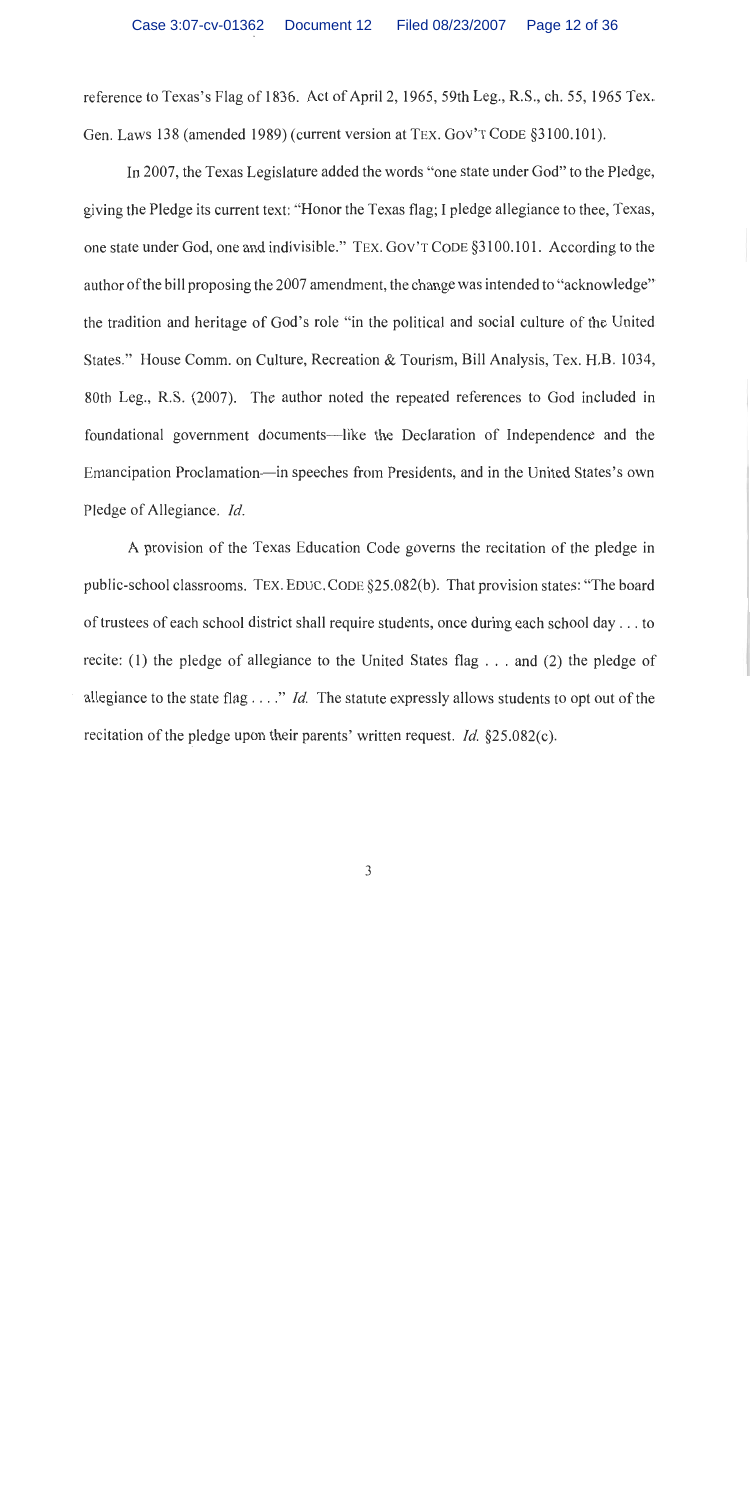#### II. PLAINTIFFS' SUIT

Plaintiffs filed suit on August 7, 2007, asking the Court to enjoin Defendant from enforcing Texas Government Code §3100.101 and to declare that §3100.101 violates the First Amendment to the United States Constitution. See Complaint at 4-5. Notably, Plaintiffs do not ask the Court to declare Texas Education Code §25.082 unconstitutional, or to enjoin its enforcement. *Id.* at 1-5.

Plaintiffs' Complaint alleges that Plaintiffs are parents of minor children attending Texas public schools. *Id.* at 1. The Complaint also asserts that Plaintiffs' children will be injured by potentially hearing and watching other students recite the Texas Pledge. *Id.* at 4.

On the same day that Plaintiffs filed their Complaint, they also asked the Court for preliminary injunctive relief barring enforcement of Texas Government Code §3100.101. See Plaintiffs' Brief Setting Forth Their Contentions of Fact and/or Law and Argument and Authorities on Plaintiffs' Motion for Preliminary Injunction ("Plaintiffs' Brief") at 2-6. The next day, August 8, 2007, the Court denied the Plaintiffs' request for ex parte injunctive relief, but set a hearing on Plaintiffs' Motion for Preliminary Injunction for Monday, August 20, 2007, at 10 a.m. See Order of August 8, 2007 at 1. The Court also set a deadline of August 16, 2007, at 12 p.m. for Defendant to respond to Plaintiffs' request for a preliminary injunction. Id. at 3. The Court granted a one-week extension, setting a new deadline of Thursday, August 23, 2007, for Defendant's response. Order of August 16, 2007 at 1.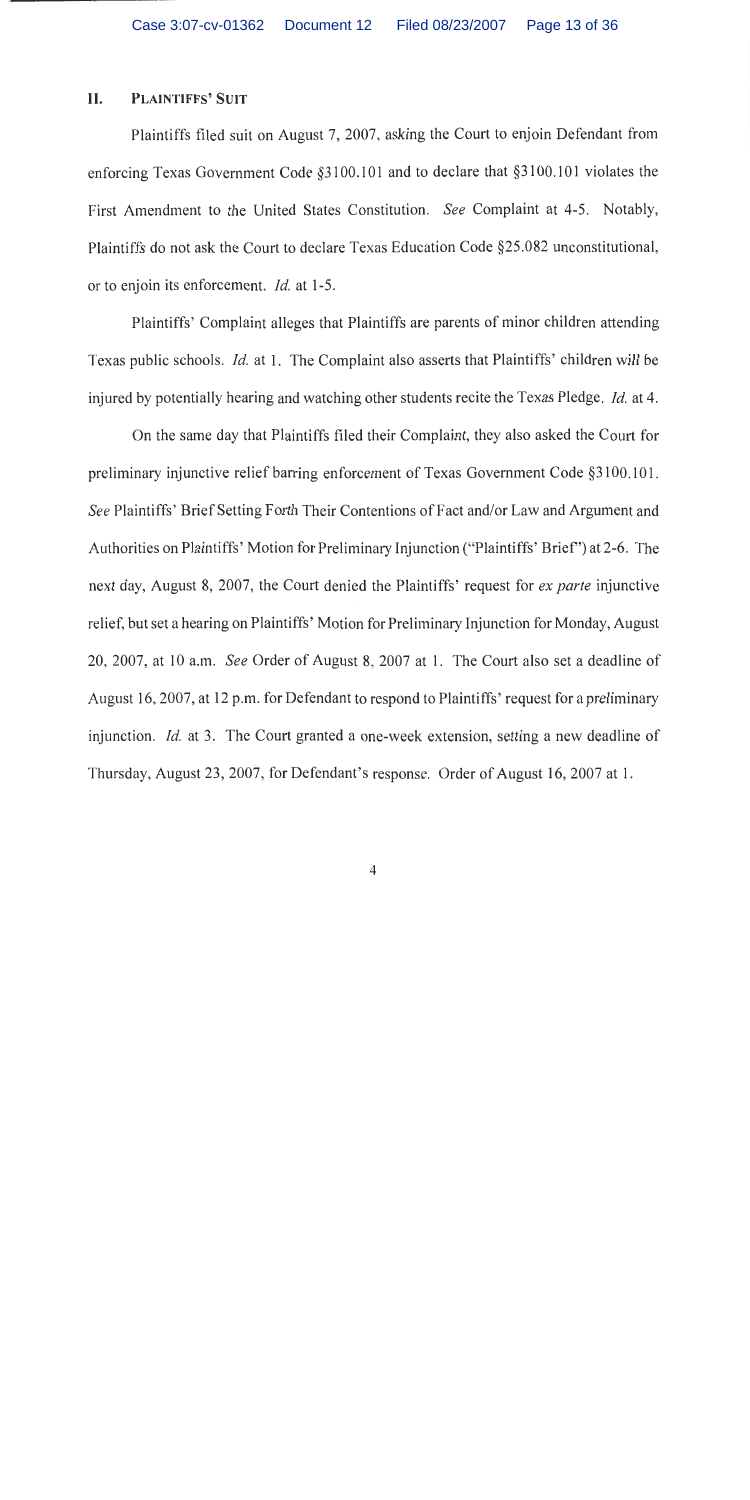## **SUMMARY OF THE ARGUMENT**

For nearly fifty years, schoolchildren have begun the day reciting the Pledge of Allegiance to "one Nation under God, indivisible, with liberty and justice for all." 4 U.S.C. 84. Until the Ninth Circuit's infamous—and unanimously vacated—holding in 2002, no court in the nation had ever held that the voluntary recitation of the Pledge somehow violates the United States Constitution. The Texas Pledge uses the identical phrase "under God," which can be traced to U.S. Pledge, to the Gettysburg Address, and to countless recitations President Lincoln, famously dedicating and consecrating that bloody before that. Pennsylvania battlefield, put it this way:

"... that we here highly resolve that these dead shall not have died in vain, that this nation under God shall have a new birth of freedom, and that government of the people, by the people, for the people shall not perish from the earth." Abraham Lincoln, The Gettysburg Address (Nov. 19, 1863).

The U.S. Supreme Court has repeatedly upheld public acknowledgments of faith and God, and virtually every single reference to the Pledge—by the Supreme Court, by the federal courts of appeal, and repeatedly by individual Justices—has confirmed its constitutionality. Because the Texas Pledge uses the identical phrase as the U.S. Pledge, and because a wealth of Supreme Court precedent demonstrates that the use of the phrase "under" God" is entirely constitutional, Plaintiffs cannot demonstrate a substantial likelihood of success on the merits.

Nor can Plaintiffs satisfy the other requisites for a preliminary injunction. Plaintiffs' sole alleged harm—the possibility that their children will be forced to listen to other children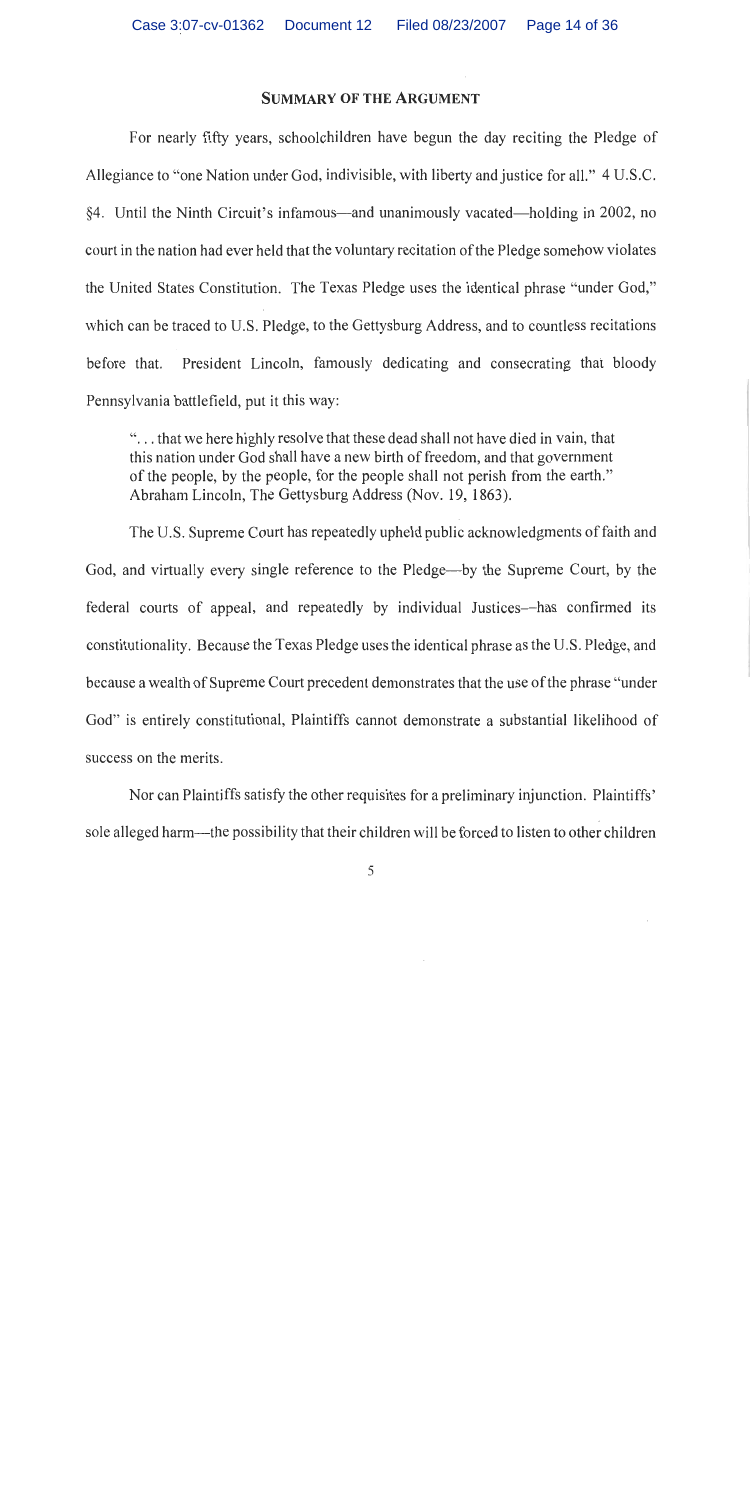reciting "under God"—could be altogether eliminated by a policy that would allow objecting students to remain outside the classroom during the Pledge recitations. For that reason, any facial challenge to the statute must fail, and any as-applied challenge is not yet ripe. And, given the substantial confusion that would be engendered by giving conflicting instructions to some 8,000 schools throughout the State, Plaintiffs likewise cannot demonstrate that the balance of harms favors granting an injunction at this time. Accordingly, the Court should deny Plaintiffs' request for a preliminary injunction.

## **ARGUMENT**

A preliminary injunction is an extraordinary remedy reserved for extraordinary circumstances. Roho, Inc. v. Marquis, 902 F.2d 356, 358 (5th Cir. 1990). Such an injunction will not be granted unless the movant makes a clear showing that (1) there is a substantial likelihood he will ultimately prevail on the merits, (2) there is a substantial danger he will suffer irreparable injury if the court does not issue an injunction, (3) the threatened injury outweighs any harm to the defendant resulting from the injunction, and (4) the injunction will not harm the public interest. *Hull v. Quitman County Bd. of Educ.*, 1 F.3d 1450, 1453 (5th Cir. 1993); Marquis, 902 F.2d at 358.

"In considering these four prerequisites, the court must remember that a preliminary injunction is an extraordinary and drastic remedy which should not be granted unless the movant clearly carries the burden of persuasion." Canal Auth. of State of Fla. v. Callaway, 489 F.2d 567, 573 (5th Cir. 1974). If the movant fails to clearly carry that burden on any one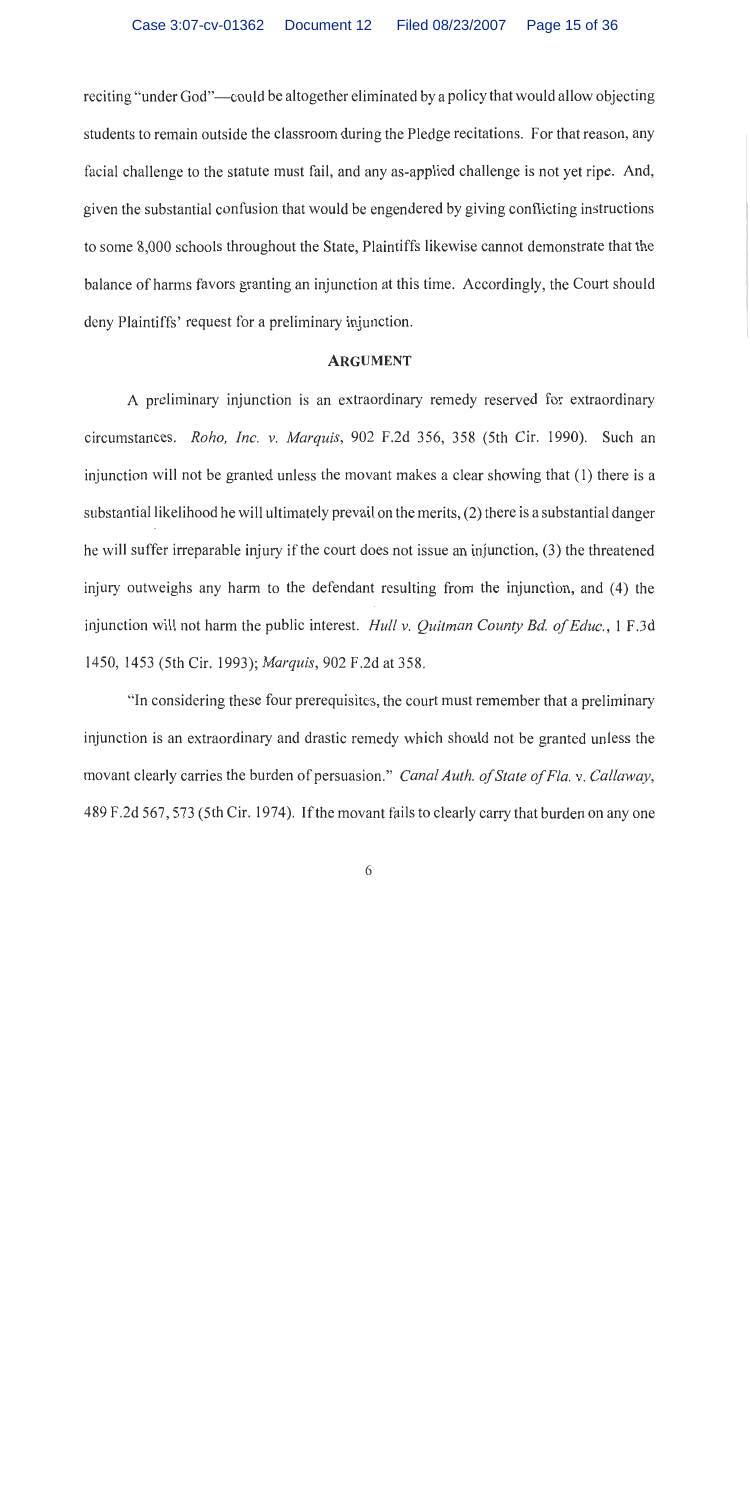of these four prerequisites, a preliminary injunction should not issue. *Id.* at 573; see also Allied Mktg. Group, Inc. v. CDL Mktg., Inc., 878 F.2d 806, 809 (5th Cir. 1989); Miss. Power & Light Co. v. United Gas Pipe Line Co., 760 F.2d 618, 621 (5th Cir.1985); Enter. Int'l, Inc. v. Corporacion Estatal Petrolera Ecuatoriana, 762 F.2d 464, 472-73 (5th Cir. 1985). "[O]nly those injuries that cannot be redressed by the application of a judicial remedy after a hearing on the merits can properly justify a preliminary injunction." Callaway, 489 F.2d at 573.

There is little reason to believe that Plaintiffs' suit would succeed at trial, and, thus, no reason to grant Plaintiffs' request for preliminary relief. Indeed, Plaintiffs' request for preliminary relief fails on a number of levels.

#### I. IT IS HIGHLY UNLIKELY THAT PLAINTIFFS WILL PREVAIL ON THE MERITS.

To obtain preliminary injunctive relief, Plaintiffs must show that there is a "substantial" likelihood" that they will prevail on the merits. *Hull*, 1 F.3d at 1453. This is an especially heavy burden in a constitutional challenge, given that state statutes are generally presumed to be constitutional. Ala. State Fed'n of Teachers, AFL-CIO v. James, 656 F.2d 193, 195 (5th Cir. 1981). Whether Plaintiffs' suit is construed as a facial or as-applied challenge to Texas Government Code §3100.101, it is highly unlikely to ultimately prevail on the merits.

### A. Plaintiffs' Facial Challenge to Texas Government Code §3100.101 Has Little Likelihood of Success.

A facial challenge to a statute is the most difficult to mount successfully because "plaintiffs must show that under no circumstances could the law be constitutional." Barnes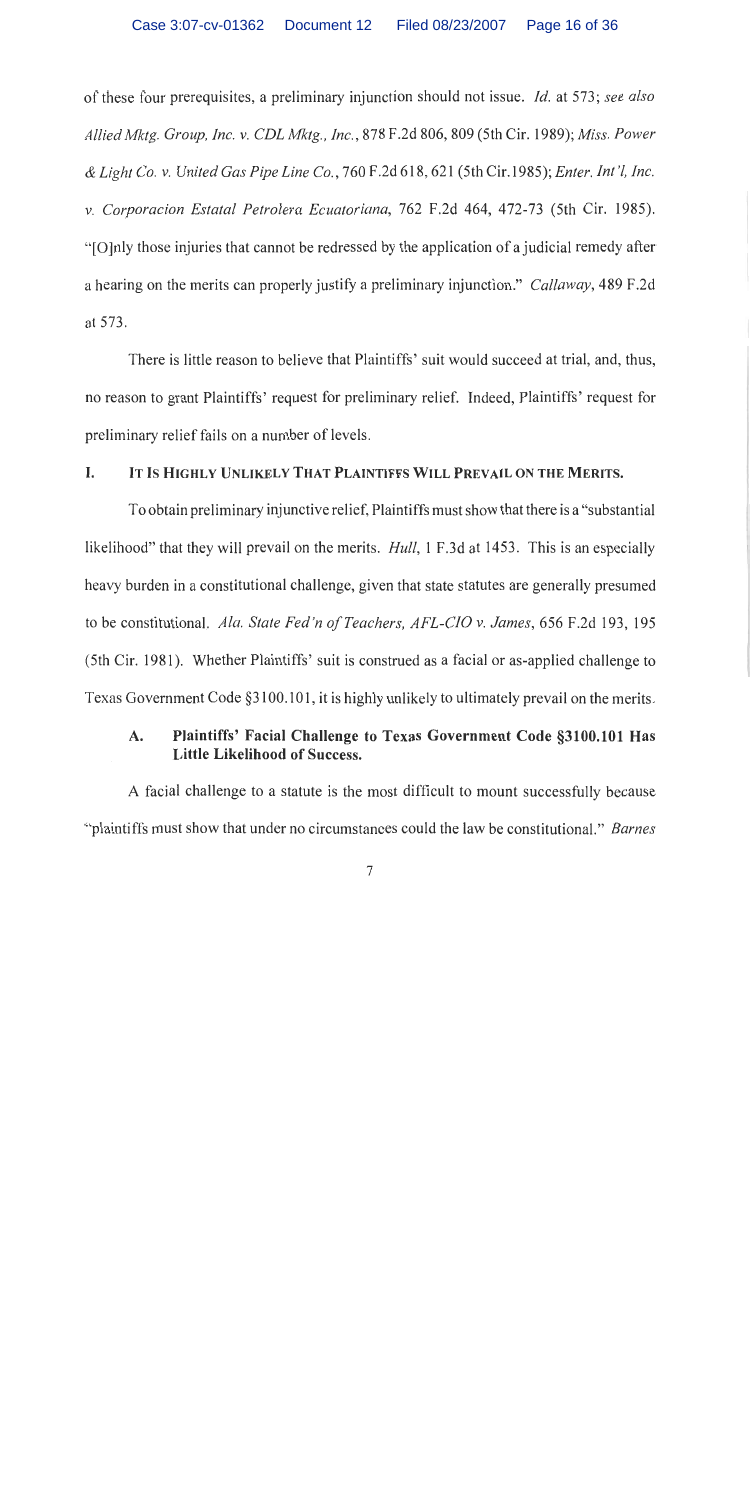v. Mississippi, 992 F.2d 1335, 1343 (5th Cir. 1993). Courts are "obliged to presume that state officials will act in accordance with the law." Id. (citing Ohio v. Akron Ctr. for Reprod. Health, 497 U.S. 502, 513 (1990)). Given the virtual unanimity of American jurisprudence pointing to the clear constitutionality of the United States Pledge of Allegiance—which uses the identical phrase "under God"—Plaintiffs cannot meet their burden of demonstrating the substantial likelihood of success in challenging the Texas Pledge on its face.

- 1. Historical and patriotic acknowledgments of our nation's cultural and religious heritage—like the words "one state under God" in the Texas Pledge—are entirely consistent with the First Amendment's prohibition on the establishment of religion.
	- Acknowledgments of religion in patriotic or historical  $a.$ contexts are fundamentally different from governmentendorsed religious ceremony.

The Supreme Court has observed that the "unbroken history of official acknowledgment by all three branches of government of the role of religion in American life from at least 1789" demonstrates that the Constitution has long been understood to permit public recognition of religious traditions. See Van Orden v. Perry, 545 U.S. 677, 686 (2005) (quoting Lynch v. Donnelly, 465 U.S. 668, 674 (1984)). The Court has recognized that "religion has been so identified with our history and government," Sch. Dist. of Abington Twp. v. Schempp, 374 U.S. 203, 214 (1963), and that "[t]he history of man is inseparable from the history of religion." *Engel v. Vitale*, 370 U.S. 421, 434 (1962). Indeed, the Court has said, "it would be incongruous to interpret [the Establishment Clause] as imposing more stringent First Amendment limits on the states than the draftsmen imposed on the Federal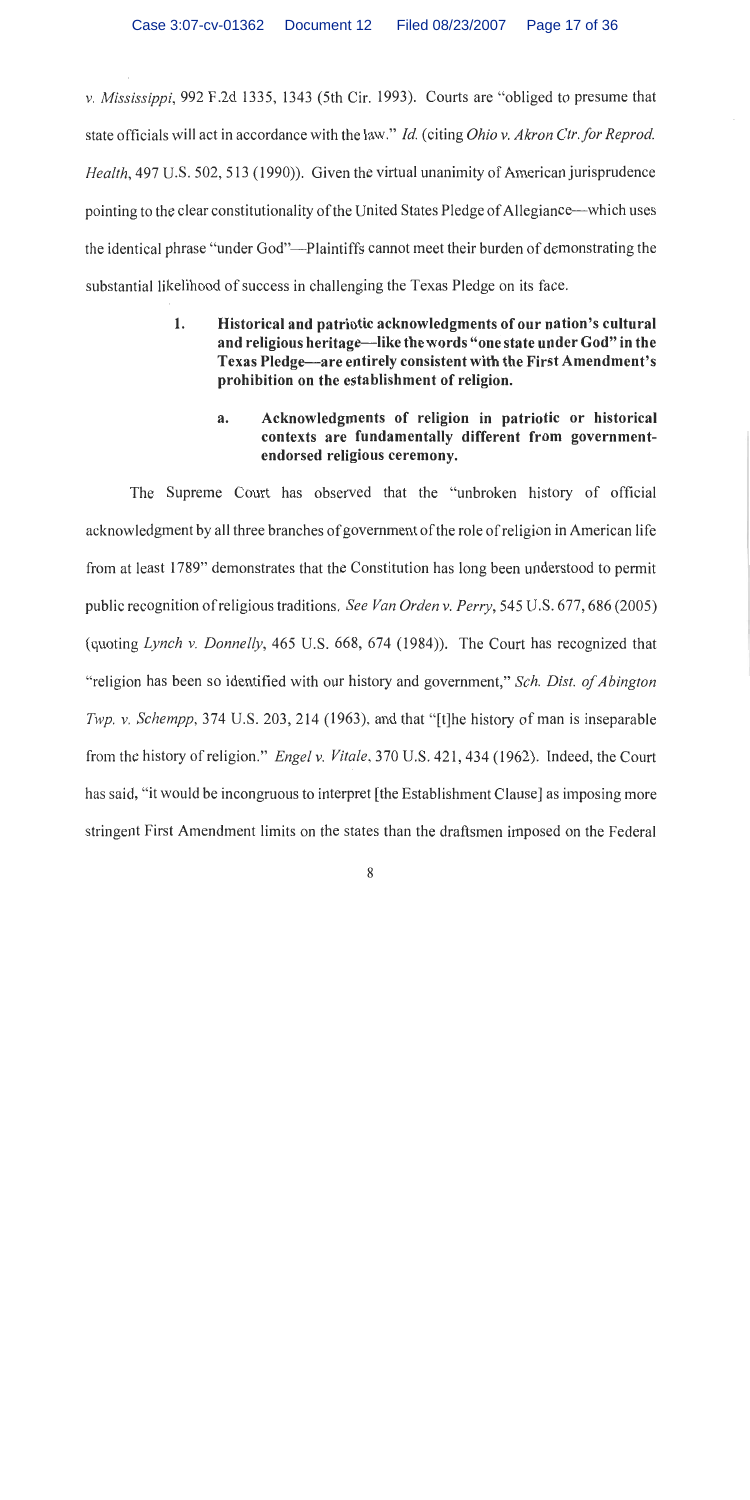Government." Van Orden, 545 U.S. at 688 (quoting Marsh v. Chambers, 463 U.S. 783, 790-91 (1983) (upholding a state legislature's practice of maintaining a chaplain to open sessions with prayer)).

In Van Orden, the Supreme Court upheld a public display of the Ten Commandments where the display comported with the historical tradition of acknowledging religion's importance to our heritage and where the display did not cause political divisiveness. See 545 U.S. at 686-90; id. at 701-04 (Breyer, J., concurring) (upholding a Ten Commandments monument on the Texas Capitol grounds containing the full text of the Ten Commandments). The plurality opinion cited several prominent examples of official acknowledgments of religion, including George Washington's Thanksgiving Day proclamation asking citizens to thank God for the country's successes, the practice of legislative prayer, and religious displays on buildings throughout the Nation's capital. *Id.* at 686-90. Indeed, it cited several uses of scripture itself, including the carving of Moses holding tablets inscribed with a portion of the Ten Commandments in the Supreme Court's own courtroom and a quotation from Micah 6:8 in the Library of Congress's Jefferson Building's Great Reading Room. *Id.* at 689. The plurality also recognized that nontextual representations of the Moses and the Ten Commandments abound on public buildings, as do patriotic invocations of God in public *Id.* at 687-89 & n.7. All of these, the Court explained, are unquestionably settings. constitutional. *Id.* at 686-90; *id.* at 699 (Breyer, J., concurring) ("But the Establishment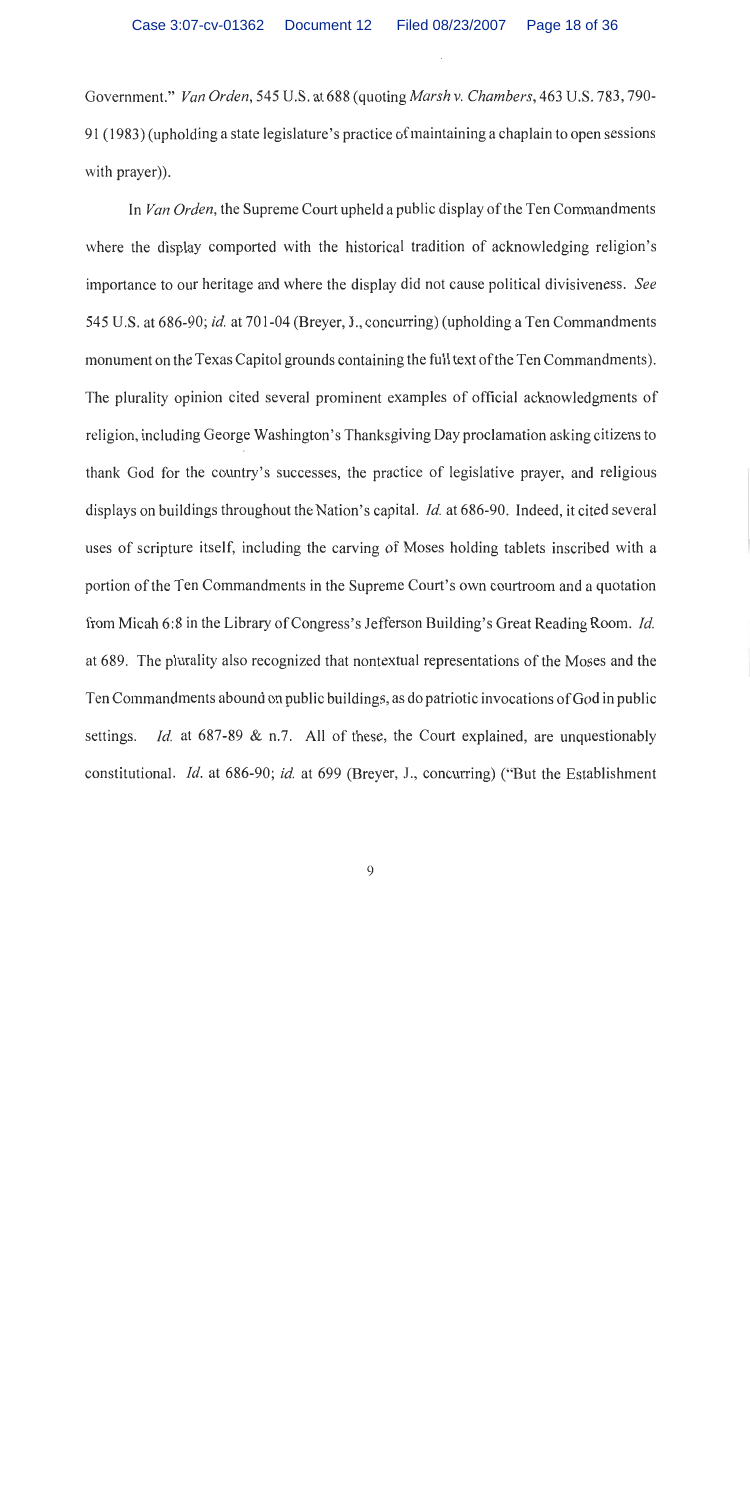Clause does not compel the government to purge from the public sphere all that in any way partakes of the religious.").

Notably, "the very week that Congress approved the Establishment Clause as part of the Bill of Rights for submission to the states, it enacted legislation providing for paid chaplains for the House and Senate." Lynch, 465 U.S. at 674. And among the "countless other illustrations of the Government's acknowledgment of our religious heritage and governmental sponsorship of graphic manifestations of that heritage," id. at 677, is the reference to our religious heritage found in the "statutorily prescribed national motto 'In God We Trust," id. at 676. Such references to and acknowledgments of religion are an undeniable part of our nation's rich cultural history.

In deciding Establishment Clause cases, the Supreme Court has been careful to distinguish between government-sponsored religious ceremonies—which it has found at times to run afoul of the First Amendment—and the historical and patriotic recognition of religion by government institutions-which it has repeatedly found to be entirely constitutional. See County of Allegheny v. ACLU, 492 U.S. 573, 603 (1989) (noting the "obvious distinction" between unconstitutional religious displays "and references to God in the motto and *the pledge*" (emphases added)). The words "under God" in the Texas Pledge fall into the later, constitutional category.

Indeed, even government-sponsored religious ceremony is not always inconsistent with the Establishment Clause. In *Marsh*, 463 U.S. at 792-95, for example, the Supreme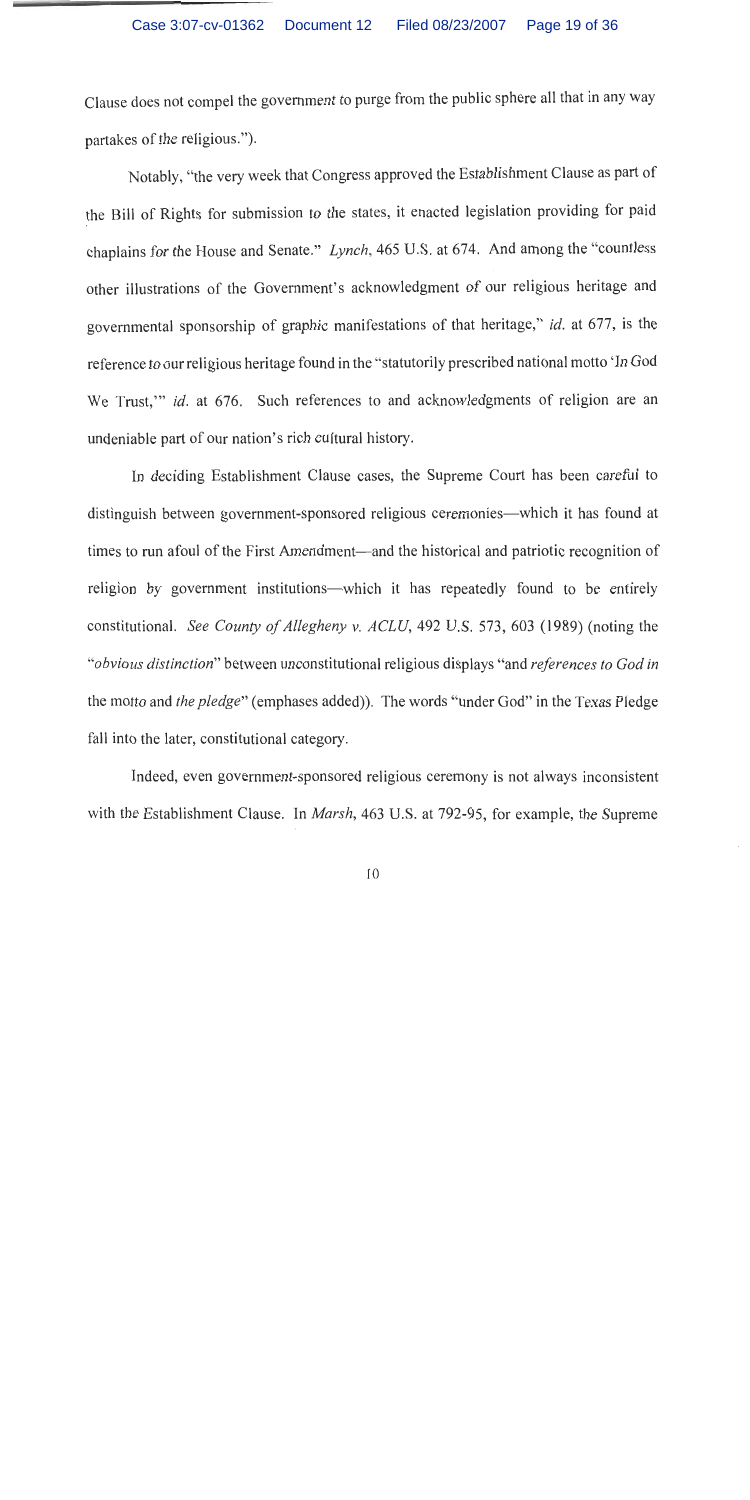Court, relying primarily on historical guidance, held that the Nebraska Legislature's practice

of opening its legislative sessions with a prayer was not an unconstitutional establishment of

religion. The Supreme Court wrote:

In light of the unambiguous and unbroken history of more than 200 years, there can be no doubt that the practice of opening legislative sessions with prayer has become part of the fabric of our society. To invoke Divine guidance on a public body entrusted with making the laws is not, in these circumstances, an 'establishment' of religion or a step toward establishment; it is simply a tolerable acknowledgment of beliefs widely held among the people of this country. As Justice Douglas observed, '[w]e are a religious people whose institutions presuppose a Supreme Being.'

*Id.* at 792 (citation omitted).

Likewise, the Court has made abundantly clear that historical and patriotic

acknowledgments of religion do not run afoul of the First Amendment. As Justice O'Connor

has observed, historical and patriotic acknowledgments of religion, such as the

government declaration of Thanksgiving as a public holiday, printing of 'In God We Trust' on coins, and opening court sessions with 'God save the United States and this honorable court'... serve, in the only ways reasonably possible in our culture, the legitimate secular purposes of solemnizing public occasions, expressing confidence in the future, and encouraging the recognition of what is worthy of appreciation in society. For that reason, and because of their history and ubiquity, those practices are not understood as conveying government approval of particular religious beliefs.

Lynch, 465 U.S. at 693 (O'Connor, J., concurring). Justice Brennan agreed, writing that

"government acknowledgments of religion are not understood as conveying an endorsement

of particular religious beliefs." See County of Allegheny, 492 U.S. at 625 (Brennan, J.,

concurring in part and concurring in judgment).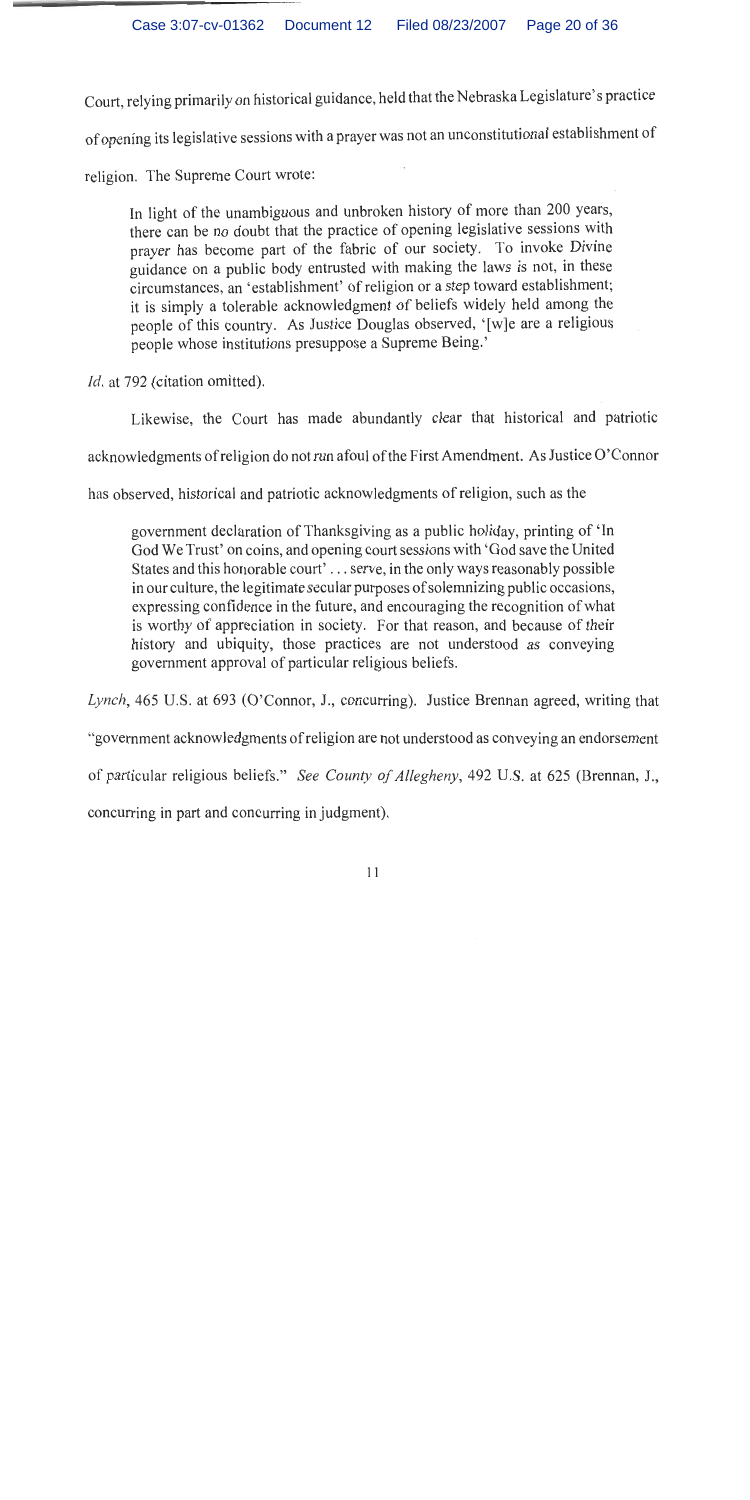Accordingly, it cannot be said that the Texas Pledge's acknowledgment of our nation's religious heritage violates the First Amendment to the United States Constitution. Reciting the Texas Pledge cannot seriously be described as government-sponsored religious ceremony. Rather, the acknowledgment of religion in the Texas Pledge more closely tracks those of other patriotic and historical references to religion that the United States Supreme Court has repeatedly recognized do not run afoul of the Establishment Clause.

> Virtually every reference to the pledge of allegiance—by the  $\mathbf{b}$ . United States Supreme Court and repeatedly by individual Justices—has agreed that the United States Pledge is entirely consistent with the First Amendment.

Even assuming that historical acknowledgments of religion might sometimes be unconstitutional, the United States Supreme Court has eliminated any doubt about the phrase "under God" in the United States Pledge of Allegiance by consistently stating that those particular words would survive constitutional scrutiny.

The Supreme Court has repeatedly noted with particularity that the reference to God in the United States Pledge of Allegiance withstands Establishment Clause scrutiny. Illustrating the existence of "an unbroken history of official acknowledgment... of the role of religion in American life from at least 1789," the Court in Lynch, for example, noted—with no hint of criticism—"the language 'One nation under God'... [in] the Pledge of Allegiance to the American flag." 465 U.S. at 674. This language, like the national motto "In God We Trust" on United States currency and the frieze of the Ten Commandments in the Supreme Court, serves as an "illustration" of the Government's acknowledgment of our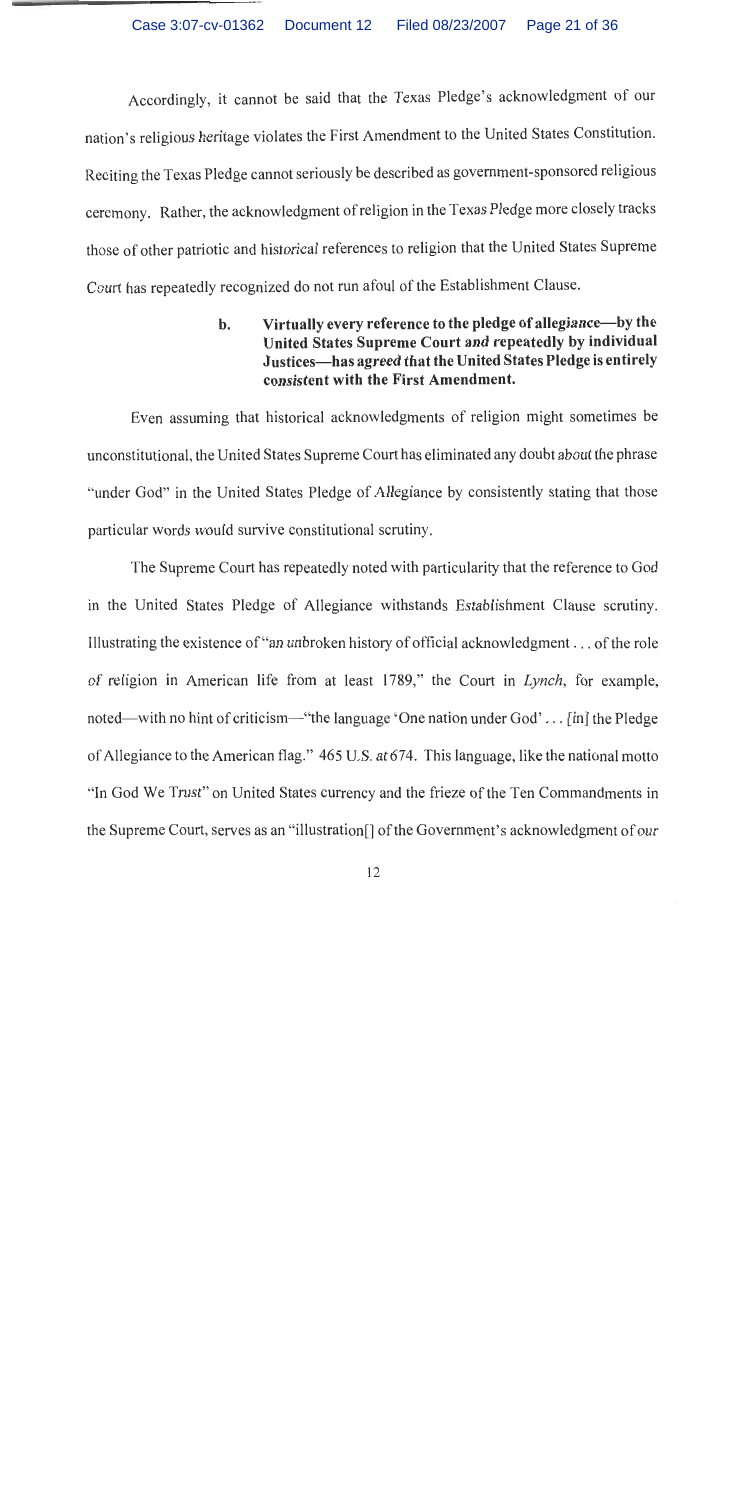religious heritage" that "help[s] explain why the Court consistently has declined to take a rigid, absolutist view of the Establishment Clause." Id. at 676-78.

The Supreme Court repeated its view that the United States Pledge of Allegiance survives constitutional scrutiny in County of Allegheny, 492 U.S. at 602-03. The Court stated, "[o]ur previous opinions have considered in dicta the [national] motto and the pledge, characterizing them as consistent with the proposition that government may not communicate an endorsement of religious belief." Id. (citing Lynch, 465 U.S. at 693 (O'Connor, J., concurring); see also id. at 716-17 (Brennan, J., dissenting)).

The opinions of the Court in Lynch and County of Allegheny were written or joined by Chief Justice Burger, Chief Justice Rehnquist, and Justices Brennan, White, Marshall, Blackmun, Powell, Stevens, and O'Connor. In addition, individual Justices have repeatedly agreed as well.

For example, Justice Brennan wrote in concurrence in Schempp:

The reference to divinity in the revised pledge of allegiance . . . may merely recognize the historical fact that our Nation was believed to have been founded 'under God.' Thus reciting the pledge may be no more of a religious exercise than the reading aloud of Lincoln's Gettysburg Address, which contains an allusion to the same historical fact.

374 U.S. at 304. Likewise, Justice O'Connor has expressed her view that the reference to God in the Pledge of Allegiance "serve<sup>[s]</sup> as an acknowledgment of religion with 'the legitimate secular purposes of solemnizing public occasions, [and] expressing confidence in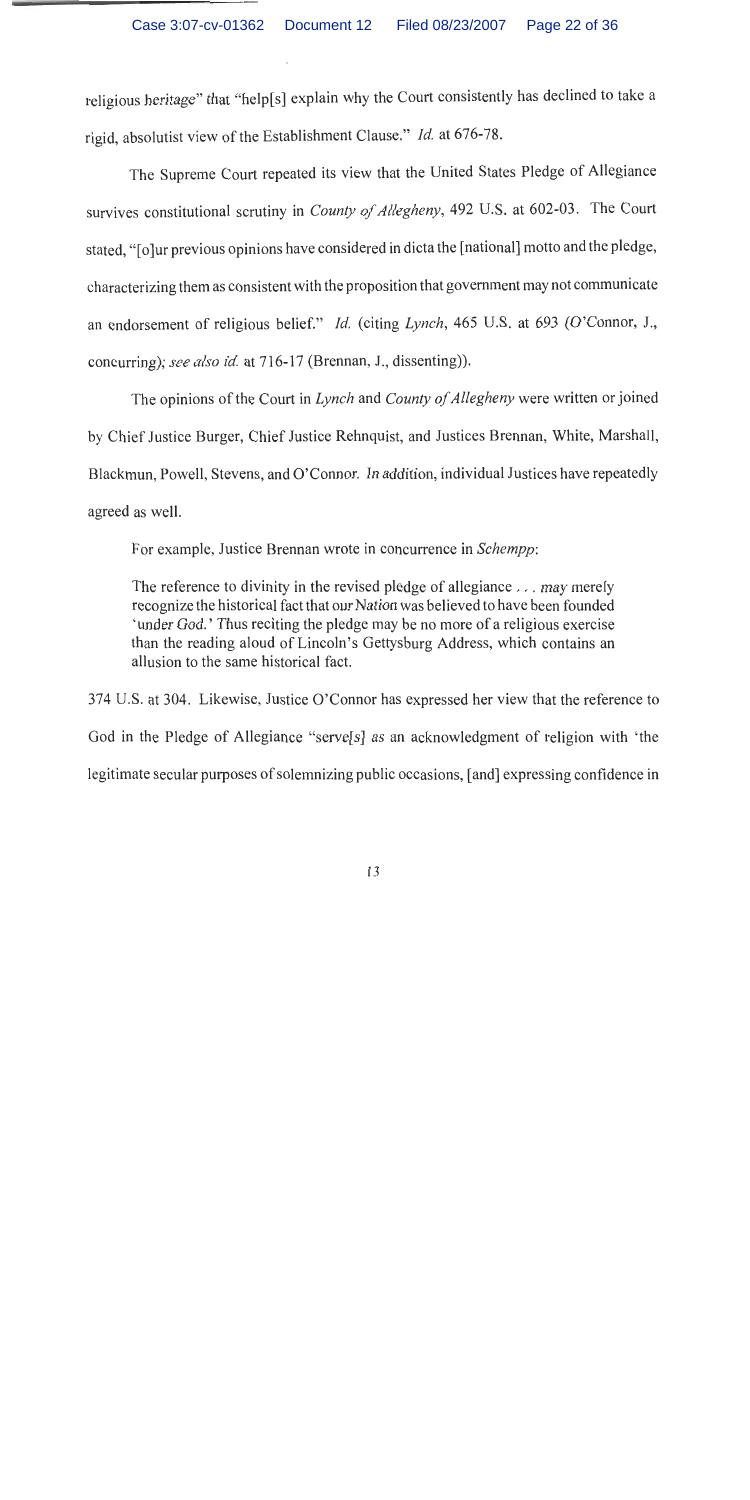Case 3:07-cv-01362 Document 12 Filed 08/23/2007 Page 23 of 36

the future." See Wallace v. Jaffree, 472 U.S. 38, 78 n.5 (1985) (O'Connor, J., concurring) (citation omitted).

Other similar references are legion. See, e.g., Lee v. Weisman, 505 U.S. 577, 633-39 (1992) (Scalia, J., dissenting, joined by Rehnquist, C.J., and White & Thomas, JJ.); County of Allegheny, 492 U.S. at 674 n.10 (Kennedy, J., concurring in part and dissenting in part, joined by Rehnquist, C.J., and White & Scalia, JJ.); Engel, 370 U.S. at 449 (Stewart, J., dissenting); see also Schempp, 374 U.S. at 307-08 (Goldberg, J., concurring, joined by Harlan, J.).

Given that virtually every reference to the United States Pledge by the Supreme Court or by an individual Justice of the Supreme Court has confirmed its constitutionality,<sup>1</sup> there is no reason—and certainly no substantial reason—to believe that the Texas Pledge, which uses the identical phrase "under God," would be held unconstitutional. Both Pledges serve as patriotic statements and acknowledgments of our nation's rich heritage. Simply put, it cannot be said that there is a substantial likelihood that the Texas Pledge would be held to violate the United States Constitution.

<sup>1.</sup> But see Engel, 370 U.S. at 437 & n.1, 440 n.4, 441 (Douglas, J., concurring) (explaining that, in Justice Douglas's opinion, legislative chaplains, the use of the Bible for administration of oaths, the use of the GI Bill funds in denominational schools, the national motto "In God We Trust," federal tax exemptions for religious organizations, the cry "God save the United States and this Honorable Court," and the Pledge of Allegiance, *inter alia*, are all equally unconstitutional).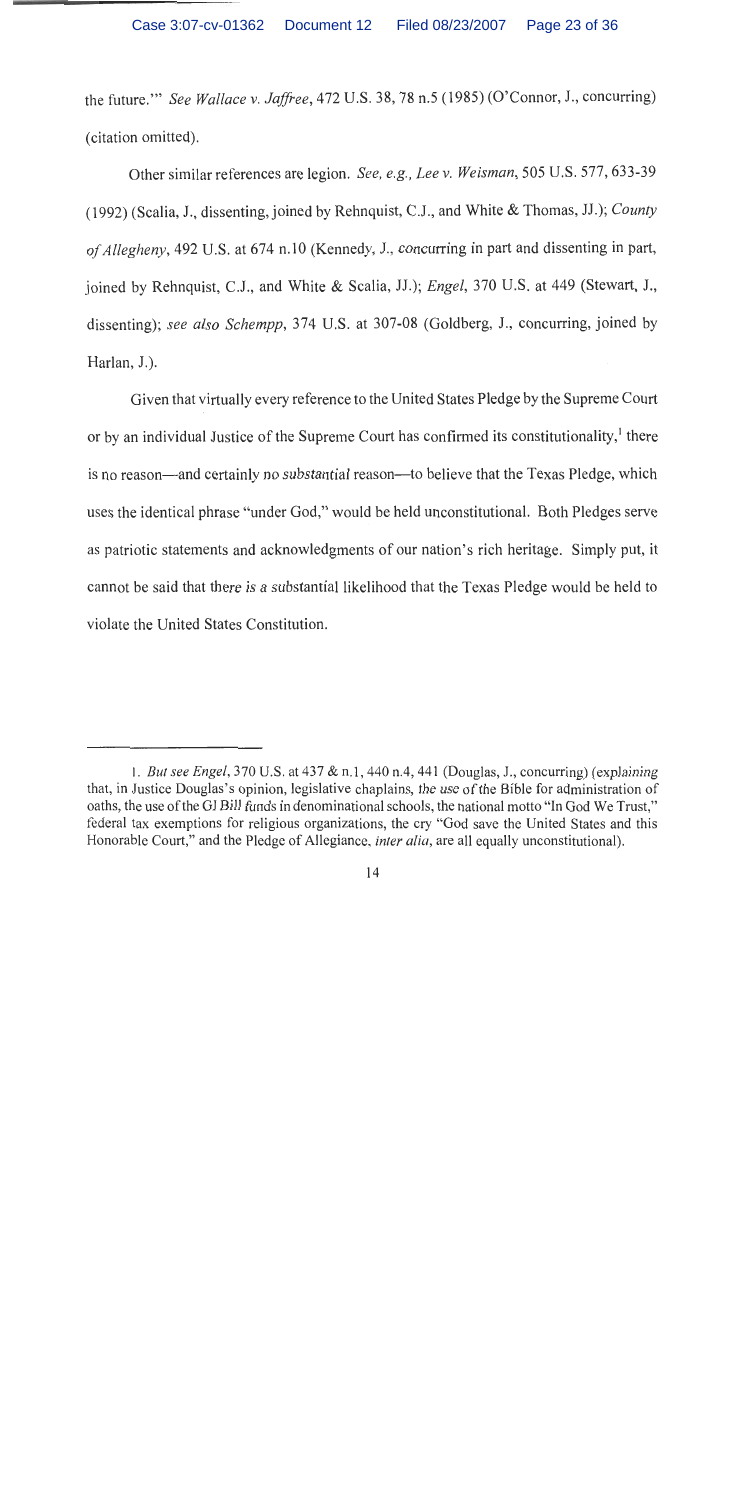Centuries of historical and patriotic acknowledgment of  $2.$ religion—like that in the Texas Pledge—have not threatened the First Amendment's prohibition on established religion.

Our nation's acknowledgments of her religious heritage have never posed a real threat

of the dangers the Establishment Clause was intended to prevent, see Lynch, 465 U.S. at 686,

and this case prevents no exception. As the Supreme Court has recognized:

the "fears and political problems" that gave rise to the Religion Clauses in the 18th century are of far less concern today. We are unable to perceive the Archbishop of Canterbury, the Vicar of Rome, or other powerful religious leaders behind every public acknowledgment of the religious heritage long officially recognized by the three constitutional branches of government. Any notion that these symbols pose a real danger of establishment of a state church is far-fetched indeed.

*Id.* (internal citation omitted). This Court should likewise conclude that the recitation of the

Texas Pledge would not create an establishment of religion.

### 3. There is no merit to Plaintiffs' claim that the Texas Pledge somehow stands on lesser footing than the U.S. Pledge.

Plaintiffs suggest that even if the United States Pledge is fully constitutional, the Texas Pledge should be struck down because it was adopted more recently. That distinction is of no import. The U.S. Pledge reads: "I pledge allegiance to the flag of the United States of America, and to the Republic for which it stands, one Nation under God, indivisible, with liberty and justice for all." 4 U.S.C. §4. At least forty-three state statutes provide for the recitation or use of the Pledge of Allegiance by public schoolchildren.<sup>2</sup>

<sup>2.</sup> See ALA. CODE §16-43-5 (2001); ALASKA STAT. §14.03.130 (2000); ARIZ, REV. STAT. §15-506 (2002); ARK. CODE §6-16-122 (2003); CAL. EDUC. CODE §52720 (1989); COLO. REV. STAT. §22-1-106 (2003); CONN. GEN. STAT. §10-230(c) (2003); DEL. CODE tit. 14, §4105 (2003); FLA. STAT. ch. 1003.44(1)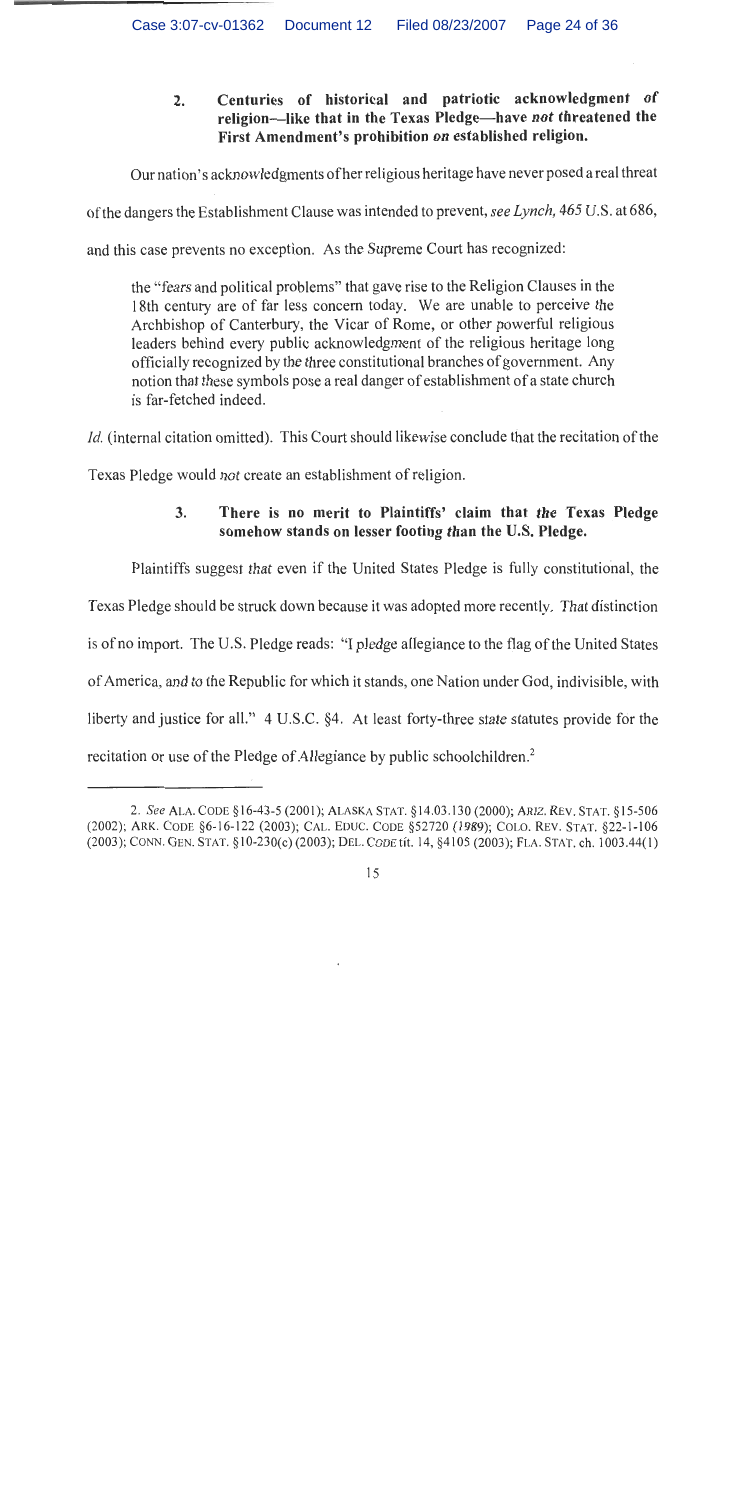The words "under God" were added to the U.S. Pledge in 1954 in an effort to illuminate a key distinction between our government and those of Communist nations. Congressional Committee Reports from the time of the 1954 amendment note, for example, that whereas the Communists were "spiritual[ly] bankrupt[]," S. REP. NO. 83-1287, at 2 (1954), our government recognized the importance of each human "endowed by [God] with certain inalienable rights which no civil authority may usurp," H.R. REP. NO. 83-1693, at 2 (1954). The Reports also note the great number of similar references to God in historical and patriotic documents throughout our history. H.R. REP. No. 1693, at 2; S. REP. No. 1287, at 2.

The Texas Pledge uses the identical phrase "under God." If the recitation of that phrase by schoolchildren across the nation at the beginning of each school day does not violate the Constitution, then surely a State's amending its own pledge to include the *identical phrase* does not either. The effect, and any purported "injury," is the same. As the Supreme Court has observed, "it would be incongruous to interpret [the Establishment

<sup>(2002);</sup> GA. CODE §20-2-310(c)(1)(2001); IDAHO CODE §33-1602(4)(2001); 105 ILL. COMP. STAT. 5/27-3 (2002); IND. CODE §20-10.1-4-2.5 (2003); KAN. STAT. §72-5308 (2002); KY. REV. STAT. §158.175(2) (2001); LA. REV. STAT. §17:2115(B) (2001); MD. CODE EDUC. §7-105(c) (2001); MASS. GEN. LAWS ch.71, §69 (2003); MINN. STAT. §121A.11 (2003); MISS. CODE §37-13-7(1) (2001); MO. STAT. §171.021(2) (2003); MONT. CODE §20-7-133 (2005); NEV. REV. STAT. §389.040 (2002); N.H. REV. STAT. §194:15-c (2002); N.J. STAT. §18A:36-3(c) (1999); N.M. STAT. §22-5-4.5 (2001); N.Y. EDUC. LAW §802(1) (2000); N.C. GEN. STAT. §115C-47(29a) (1999); N.D. CENT. CODE §15.1-19-03.1(4) (2001); OHIO REV. CODE §3313.602(A) (1999); OKLA. STAT. tit. 70, §24-106 (2003); OR. REV. STAT. §339.875 (2001); 24 PA. CONS. STAT. §7-771 (1992); R.I. GEN. LAWS §16-22-11 (2001); S.C. CODE §59-1-455 (2000); S.D. CODIFIED LAWS §13-24-17.2 (2002); TENN. CODE §49-6-1001(c)(1) (2002); TEX. EDUC. CODE §25.082 (2003); UTAH CODE §53A-13-101.6 (2000); VA. CODE §22.1-202(C) (2002); WASH. REV. CODE §28A.230.140 (1997); W. VA. CODE §18-5-15b (1999); WIS. STAT. §118.06 (2003).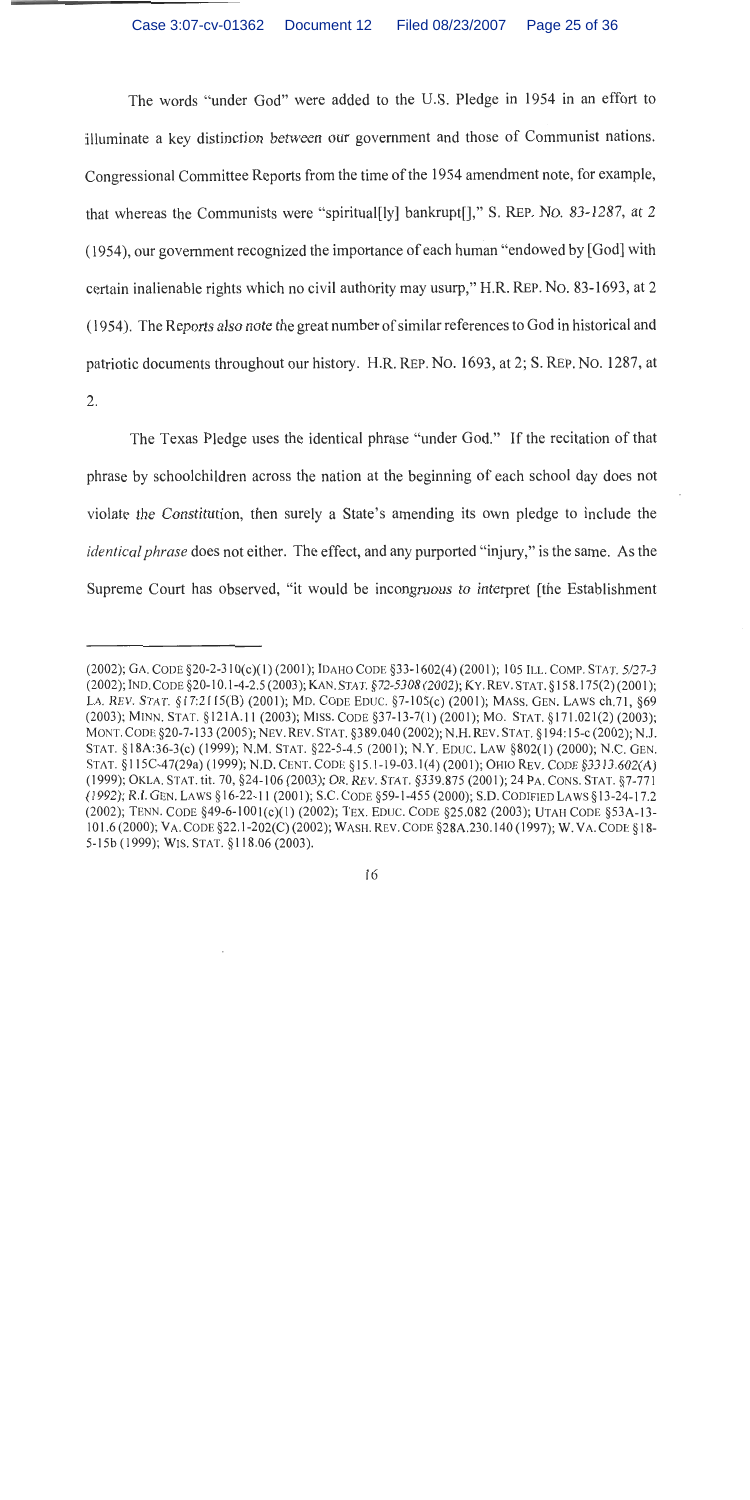Clause] as imposing more stringent First Amendment limits on the states than the draftsmen imposed on the Federal Government." Van Orden, 545 U.S. at 688 (quoting *Marsh*, 463 U.S. at 790-91).

Moreover, Plaintiffs' time-based argument—that Texas's Pledge is automatically unconstitutional because Texas added the terms "under God" more recently than the United States Congress did—contravenes Supreme Court precedent. The Supreme Court has made abundantly clear that history alone does not determine whether a government's reference to religion violates the Establishment Clause. Elk Grove Unified Sch. Dist. v. Newdow, 542 U.S. 1, 38 (2004) (O'Connor, J., concurring) ("[N] o one acquires a vested or protected right in violation of the Constitution by long use, even when that span of time covers our entire national existence."); *Marsh v. Chambers*, 463 U.S. 783, 790 (1983) ("Standing alone, historical patterns cannot justify contemporary violations of constitutional guarantees . . . ."). While time can be a factor in the analysis, it is not the sole dispositive factor.

## $\overline{4}$ . The federal circuit courts—with the exception of a lone, vacated Ninth Circuit decision-have consistently upheld the constitutionality of the United States Pledge of Alliance.

The United States Court of Appeals for the Fourth Circuit is the court to have most recently adjudicated the constitutionality of the words "under God" in a pledge-recitation statute. Myers v. Loudoun County Pub. Sch., 418 F.3d 395, 408 (4th Cir. 2005). The statute in question, like Texas's, mandated the recitation of the United States Pledge of Alliance but allowed exceptions for parents who object. *Id.* at 398. The court held that the recitation of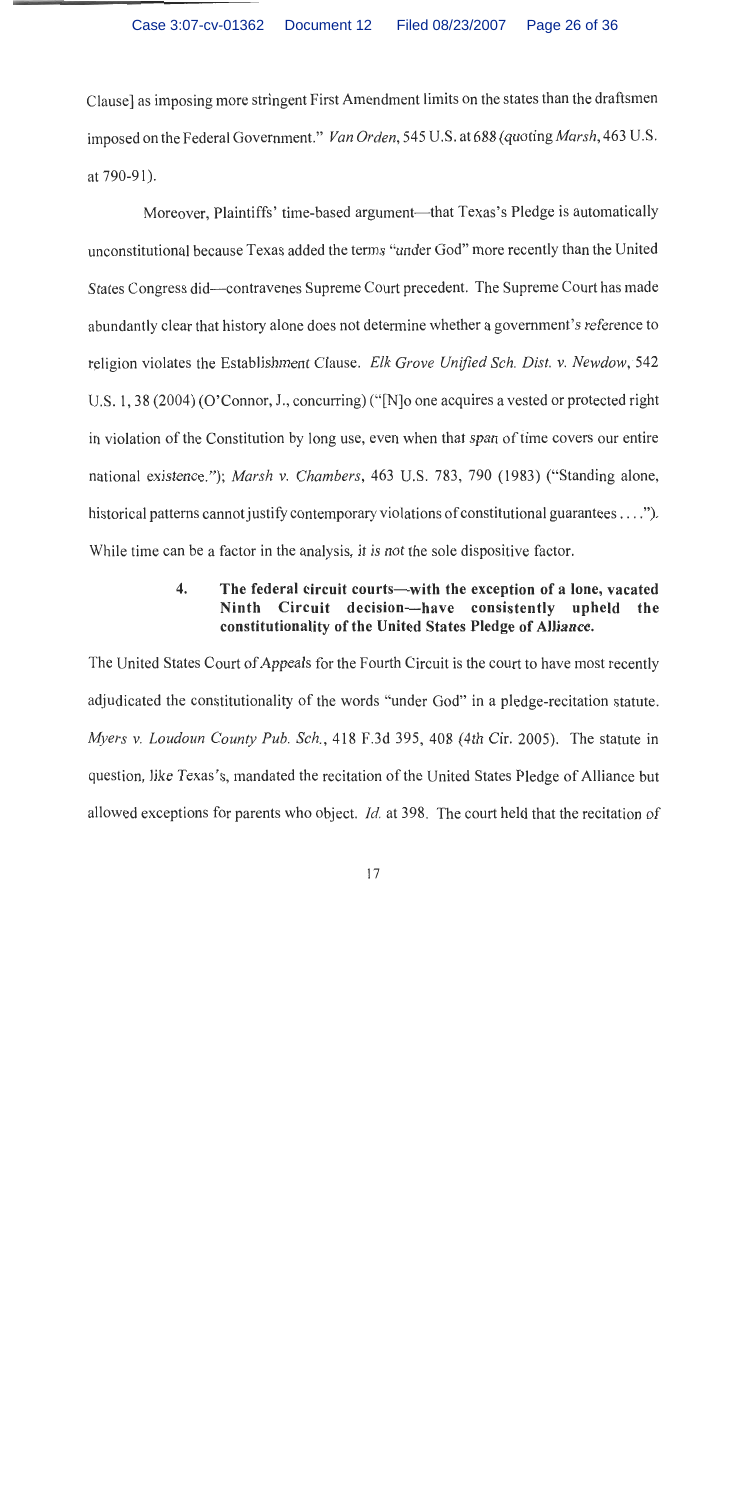the pledge is not unconstitutional because it is a "patriotic activity," not a state-sponsored prayer. *Id.* at 407-08. The court opined as follows:

The Establishment Clause works to bar sponsorship, financial support, and active involvement of the sovereign in religious activity. The Pledge, which is not a religious exercise, poses none of these harms and does not amount to an establishment of religion.

*Id.* at 408 (citations omitted).

Before that, the United States Court of Appeals for the Seventh Circuit reached the same conclusion. Sherman v. Cmty. Consol. Sch. Dist. 21, 980 F.2d 437, 439 (7th Cir. 1992). In so doing, that court made clear that, while a State cannot compel anyone to recite the Pledge of Allegiance, an objecting pupil likewise cannot prevent his classmates from so doing. *Id.* at 439. The court concluded, "schools may lead the Pledge of the Allegiance daily, so long as pupils are free not to participate." Id.

The only federal circuit to conclude otherwise is the United States Court of Appeals for the Ninth Circuit, which at one point—in a widely criticized decision—held that a school district's policy of pledge recitation was unconstitutional. Newdow v. U.S. Congress, 328 F.3d 466, 490 (9th Cir. 2003). But that decision was vacated on standing grounds by the United States Supreme Court. Newdow, 542 U.S. at 17-18. Indeed, both the United States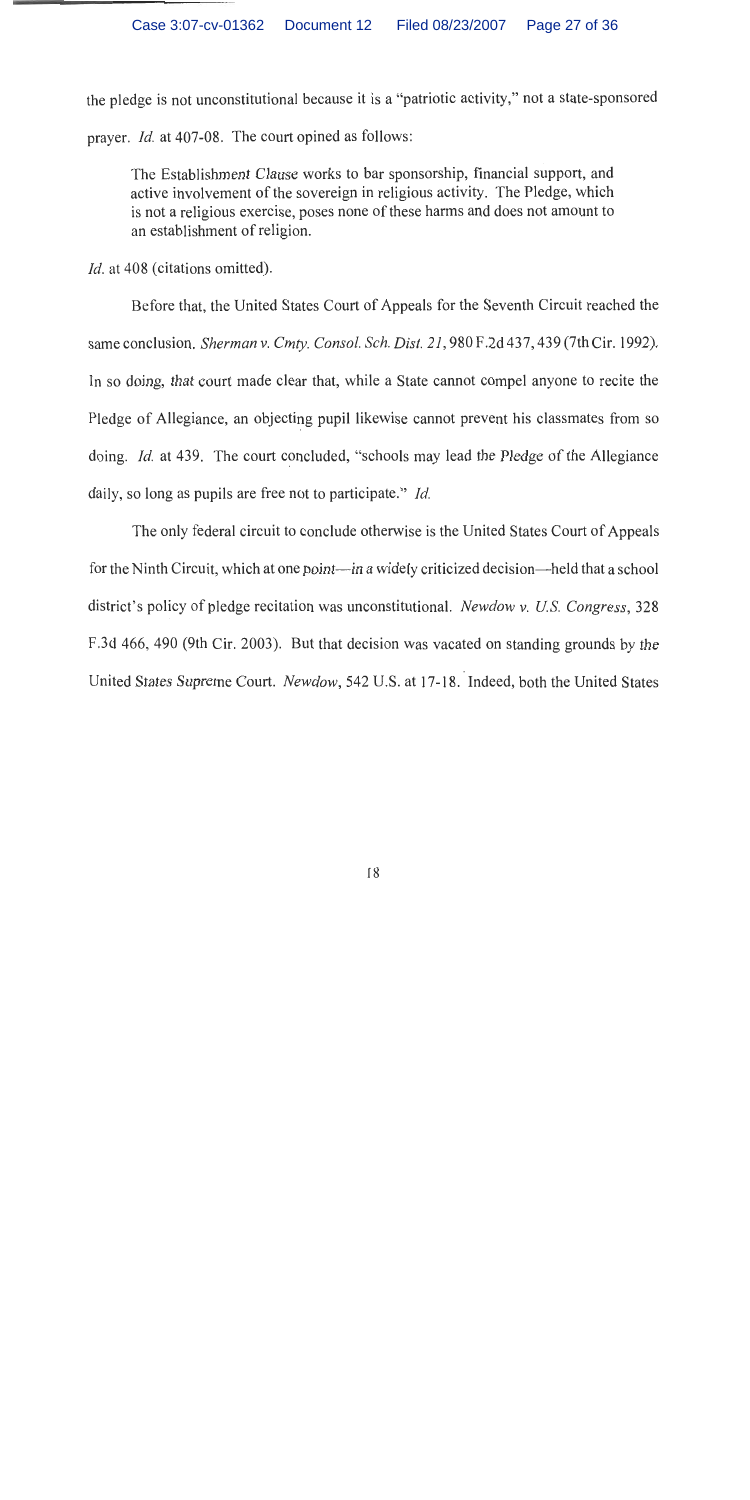and all 50 States urged the reversal of the Ninth Circuit's decision,<sup>3</sup> and the Supreme Court's vacation of that aberrant Ninth Circuit judgment was unanimous.

Accordingly, it is not only the case that the United States Supreme Court's references to the words "under God" indicate that the phrase's presence is fully constitutional, but also that the federal circuits agree. Therefore, it cannot be said that Plaintiffs have a substantial likelihood of success on the merits challenging the constitutionality of those same words in the Texas Pledge.

## 5. In any event, Plaintiffs cannot demonstrate that the statute prescribing the Texas Pledge would be unconstitutional in all applications.

Even if the Court were to disregard the great weight of Supreme Court and circuit court jurisprudence, Plaintiffs nonetheless cannot overcome the hurdle of their facial challenge: they cannot demonstrate that there are no circumstances under which §3100.101 would be considered constitutional. Cf. Barnes, 992 F.2d at 1343. Indeed, Plaintiffs' sole purported injury—that their children might view and hear other students reciting the pledge—would be entirely remedied by a school district policy permitting their children to leave the room during the pledge recitation. Because such an application of the statute would

<sup>3.</sup> Brief of the United States, Elk Grove Unified Sch. Dist. v. Newdow, No. 02-1624 (U.S. Supreme Court Dec. 2003), *available at http://supreme.lp.findlaw.com/supreme court/briefs/02-1624/02-1624.* mer.usa.pdf; Amicus Brief of Texas on Behalf of All Fifty States, Elk Grove Unified Sch. Dist. v. Newdow, No. 02-1624 (U.S. Supreme Court Dec. 2003), available at http://supreme.lp.findlaw.com/ supreme\_court/briefs/02-1624/02-1624.mer.ami.texas.pdf.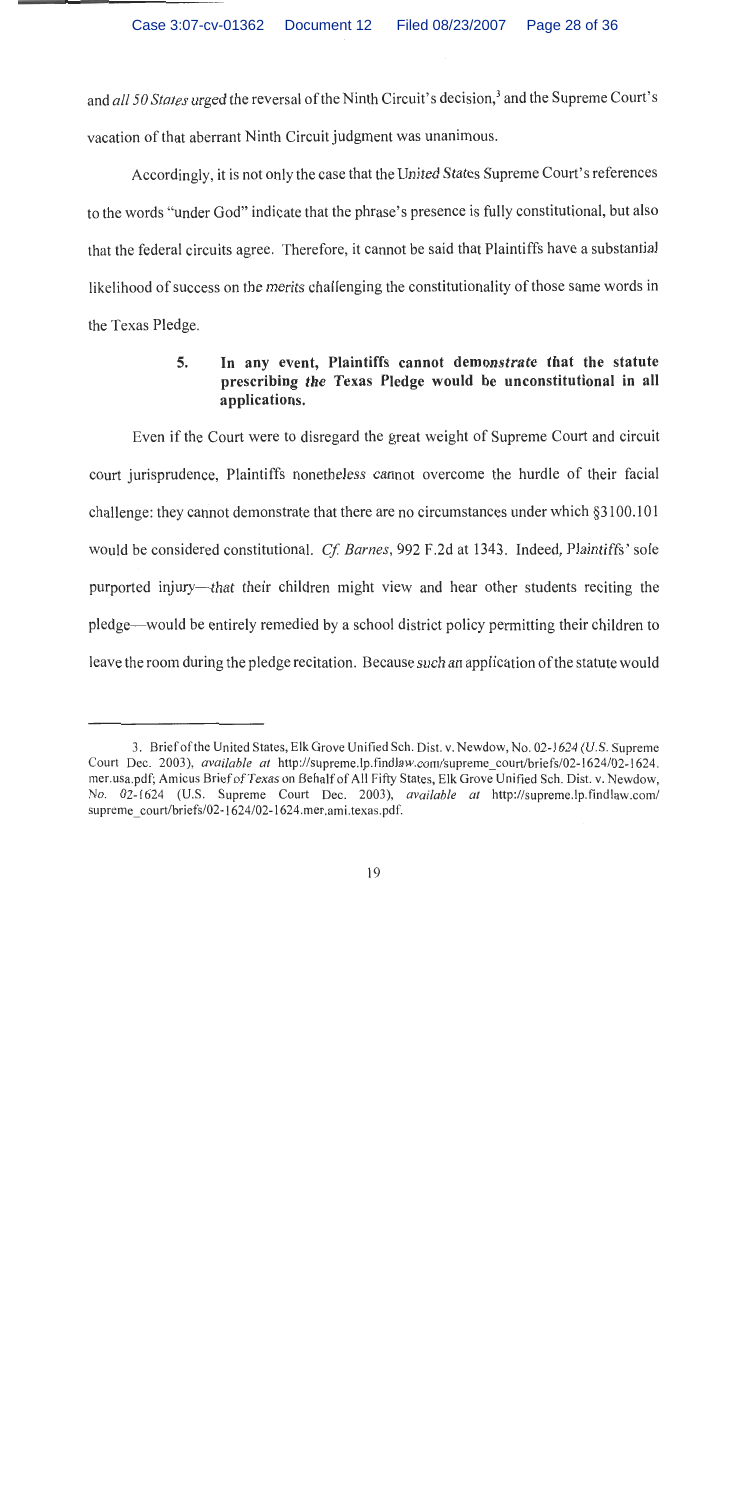Case 3:07-cv-01362 Document 12 Filed 08/23/2007 Page 29 of 36

eliminate entirely Plaintiffs' hypothetical injury, Plaintiffs' facial challenge to the Texas Pledge statute fails as a matter of law.

### Because §3100.101 Has Not Been Applied to Plaintiffs, Plaintiffs Have No **B.** Plausible As-Applied Challenge to the Statute.

As-applied challenges to statutes are determined by whether a particular application of a statute runs afoul of the Constitution. Bowen v. Kendrick, 487 U.S. 589, 601 (1988). In other words, the Court must look not only to the language of a statute, but also to the "manner in which it has all been administered in practice." *Id.* Only a facial challenge can be considered when a statute has not yet been administered. *Id.* at 600.

In this case, Plaintiffs have no ability to wage an as-applied challenge because the new version of §3100.101 has not yet been administered in Texas schools. And even if it had, Plaintiffs have offered no evidence of the specific manner in which it has been administered. As a result, Plaintiffs can have no likelihood of success on the merits of an as-applied constitutional challenge to  $\S 3100.101$ . Cf. id.<sup>4</sup>

## II. THE PLAINTIFFS HAVE FAILED TO DEMONSTRATE THAT THEY WILL BE IRREPARABLY HARMED WITHOUT EXTRAORDINARY PRELIMINARY INJUNCTIVE RELIEF.

The second element a movant must show to obtain a preliminary injunction is a substantial danger that he will suffer irreparable injury if the court does not issue the injunction. *Hull*, 1 F.3d at 1453. "Assuming that the threatened harm is more than de

<sup>4.</sup> If they might at some future time have an as-applied challenge, that claim is not yet ripe. New Orleans Pub. Serv., Inc. v. Council of New Orleans, 833 F.2d 583, 586-87 (5th Cir. 1987).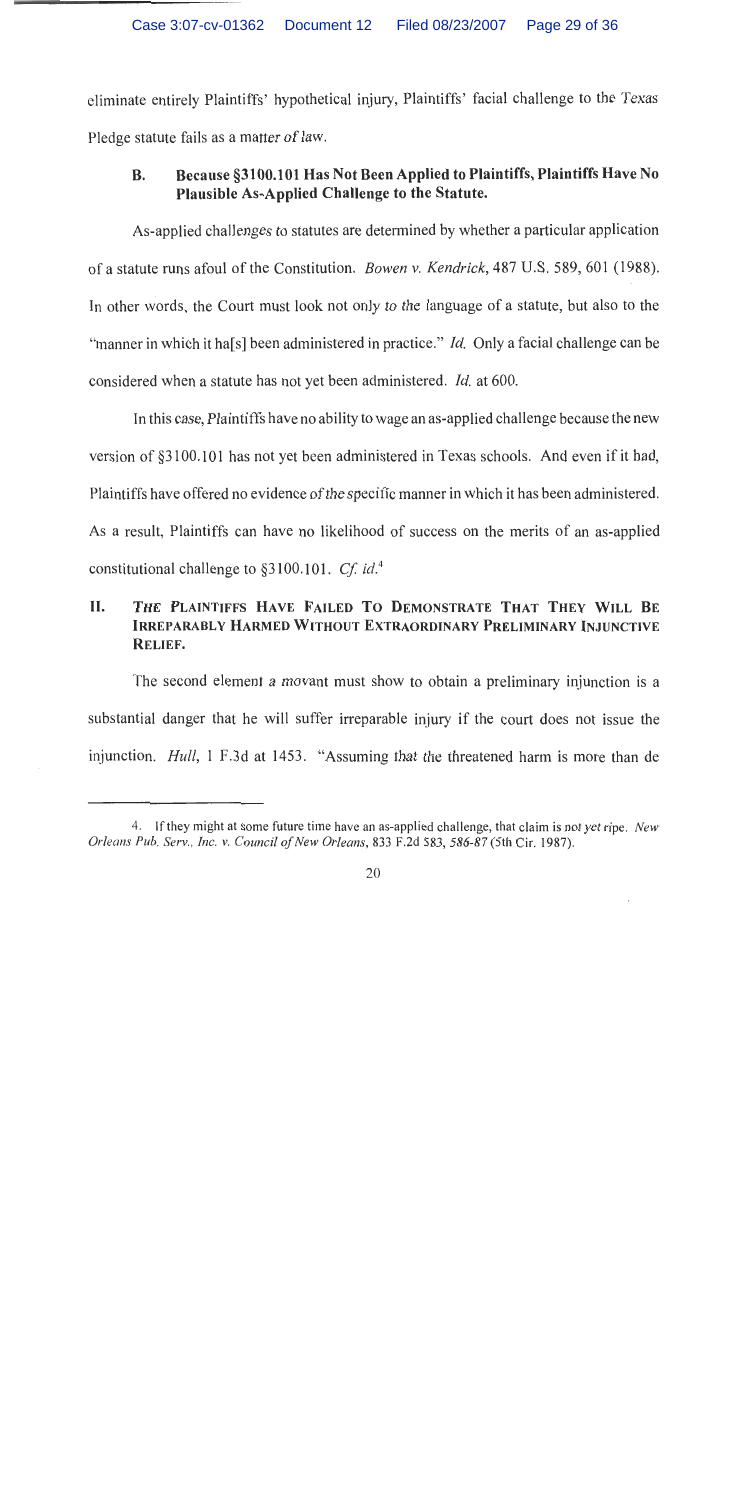#### Document 12 Filed 08/23/2007 Page 30 of 36 Case 3:07-cv-01362

minimis, it is not so much the magnitude but the irreparability that counts for purposes of a preliminary injunction." Callaway, 489 F.2d at 575. The fact that adequate corrective relief will be available at a later date weighs heavily against a finding of irreparable harm. Enter. Int'l, 762 F.2d at 472-73. As the Fifth Circuit observed in Callaway, an injury is irreparable only if the judicial process would be rendered futile by an act of the defendant. 489 F.2d at 573. Plaintiffs have failed to meet their burden under this Callaway element because (1) they have failed to show they will suffer an injury, and (2) an injunction after a hearing on the merits would provide adequate relief.

First, Plaintiffs have not shown that they will suffer any injury. They allege that their children will be injured by watching and listening to classmates saying "under God" when pledging allegiance to the Texas Flag. See Plaintiffs' Brief at 4. Yet Plaintiffs have neither alleged nor demonstrated that their children will be forced to remain in the classroom during the Texas Pledge. Moreover, Plaintiffs are challenging only the Texas pledge, not the national pledge. See Complaint at 2-3. Thus, even if the Court were to grant a preliminary injunction for the Plaintiffs, and even if Plaintiffs' children were forced to remain in the classroom for the pledges, those children will continue to hear the *identical* phrase "under" God" in the U.S. pledge, and thus will continue to suffer the same illusory injury.

Second, Plaintiffs have not shown that any alleged injury would be irreparable. As the Callaway Court held, an irreparable injury is one that deprives the court of its ability to render relief after a hearing on the merits. 489 F.2d at 573. That is not the case here. The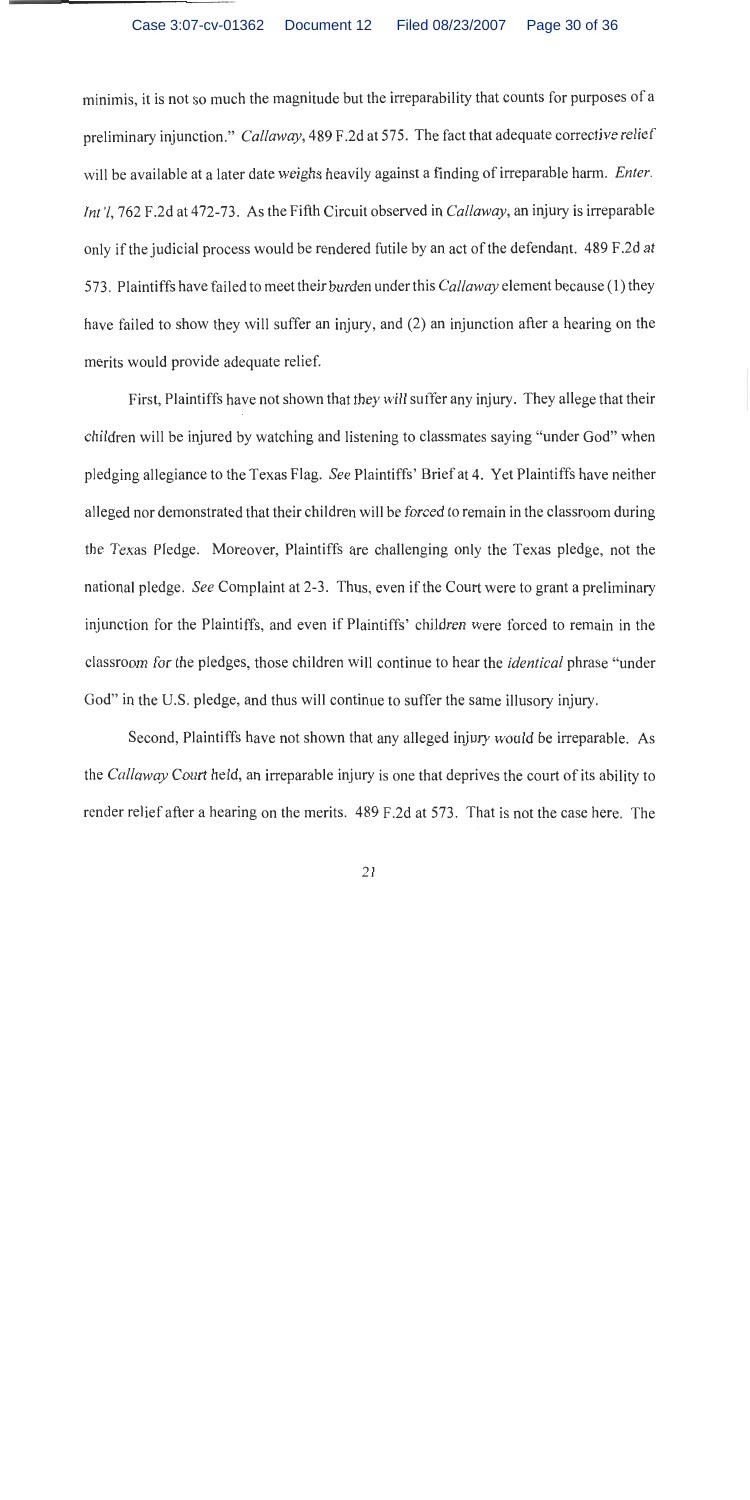Court's granting or denial of a preliminary injunction will not affect its ability to make a final adjudication on the constitutionality of the statute after a hearing on the merits.

Moreover, Plaintiffs and their counsel's actions in a closely related case indicate that they do not believe alleged injuries of this type to be irreparable. In Croft v. Perry, Civil Action No. 3:06-CV-9434-M (N.D. Tex. Mar. 10, 2006), where the same Plaintiffs and the identical counsel are raising a similar challenge to the Texas minute-of-silence statute, Plaintiffs did not seek a preliminary injunction and their counsel explicitly conceded to Judge Barbara Lynn in open court at the summary judgment hearing that there was no need for a quick ruling regarding whether the minute-of-silence statute violates the Establishment Clause. Affidavit of Brantley Starr, App. A at 1.

Plaintiffs have failed to show how the Texas Pledge is irreparably injurious while the minute-of-silence (expressly allowing children the option of "pray[ing]") is not. Because Plaintiffs have failed to show that a denial of the preliminary injunction will cause irreparable injury, the Court should deny their motion. See Callaway, 489 F.2d at 577.

### III. PLAINTIFFS HAVE NOT SHOWN-AND CANNOT SHOW-THAT THE HARM TO THEMSELVES OUTWEIGHS THE HARM TO THE STATE, OR THAT THE PRELIMINARY **INJUNCTION IS IN THE PUBLIC INTEREST.**

The third element a movant must show to obtain a preliminary injunction is that the threatened injury outweighs any harm to the defendant resulting from the injunction. *Hull*, 1 F.3d at 1453. The fourth element, closely related to the third, requires a movant to show that the injunction will not harm the public interest. *Id.*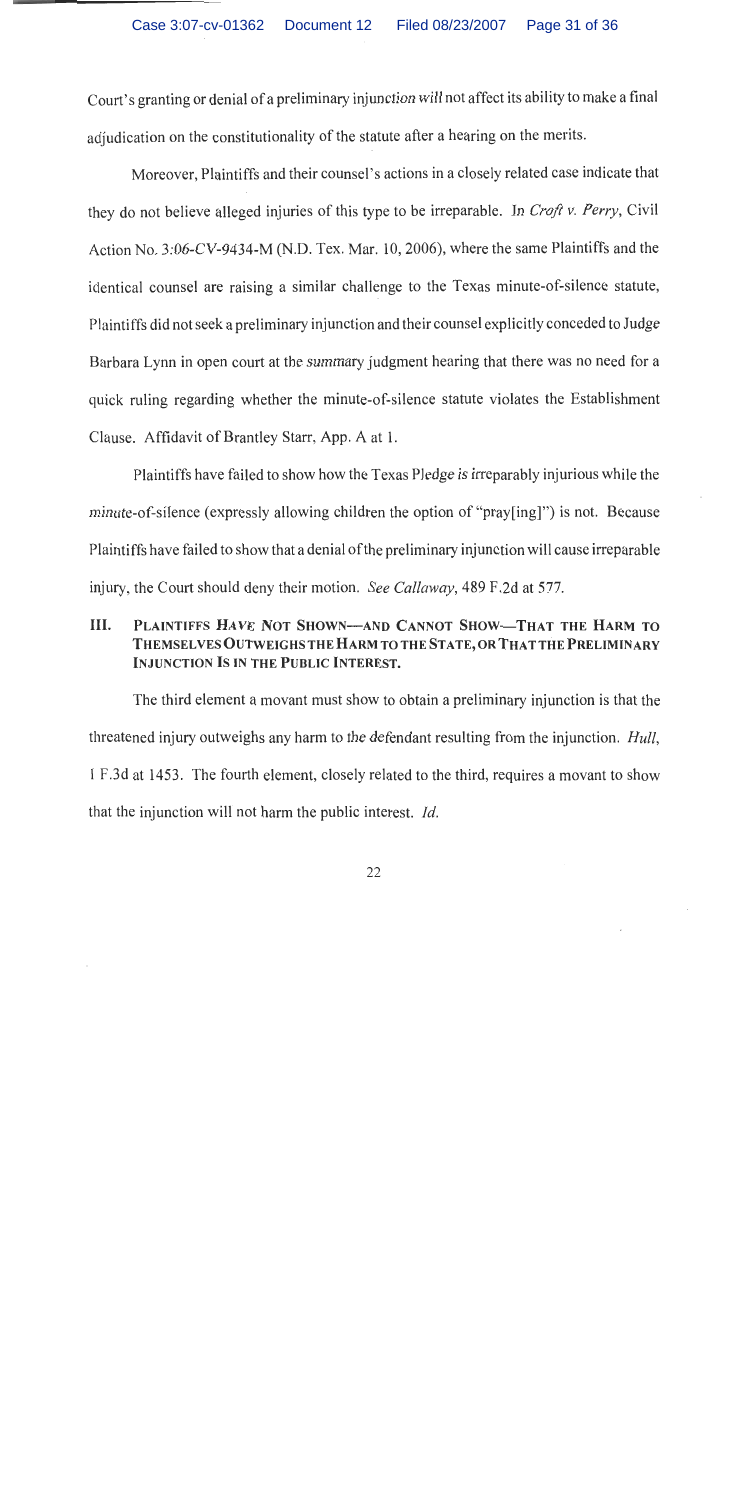Because Texas Government Code §3100.101 is constitutional, see supra Part I, there is no harm to Plaintiffs, nor would an injunction serve the public interest. And as discussed previously, Plaintiffs have failed to show any alleged harm brought about by the Texas Pledge that would not also be caused by the national pledge. Because Plaintiffs have not, and cannot, prove harm, they cannot carry their burden under the final two Callaway factors.

But even were they able to prove some harm, it would not outweigh the harm to the State and the public interest caused by granting the preliminary injunction. Texas has over 1,000 school districts—with over 8,000 public schools. SchoolMatters: Texas Public Schools & Districts, http://www.schoolmatters.com/app/location/q/stid=44/llid=111/ stllid=155/locid=44 (last visited Aug. 21, 2007). Notifying each of these schools of an eleventh-hour change to the Texas Pledge, just as school has begun, would be a significant undertaking. And, it would only foment confusion if all 8,000 schools were told to change the Pledge, and then, following a trial on the merits or an appeal, told to change it back. The public interest would not be served by altering the status quo and by setting aside a state law passed by the Legislature and signed by the Governor, even before any adjudication on the merits. Because Plaintiffs have not and cannot demonstrate harm, and the harm to the State and public interest would be significant, Plaintiffs have failed to meet their burden under the third and fourth Callaway factors.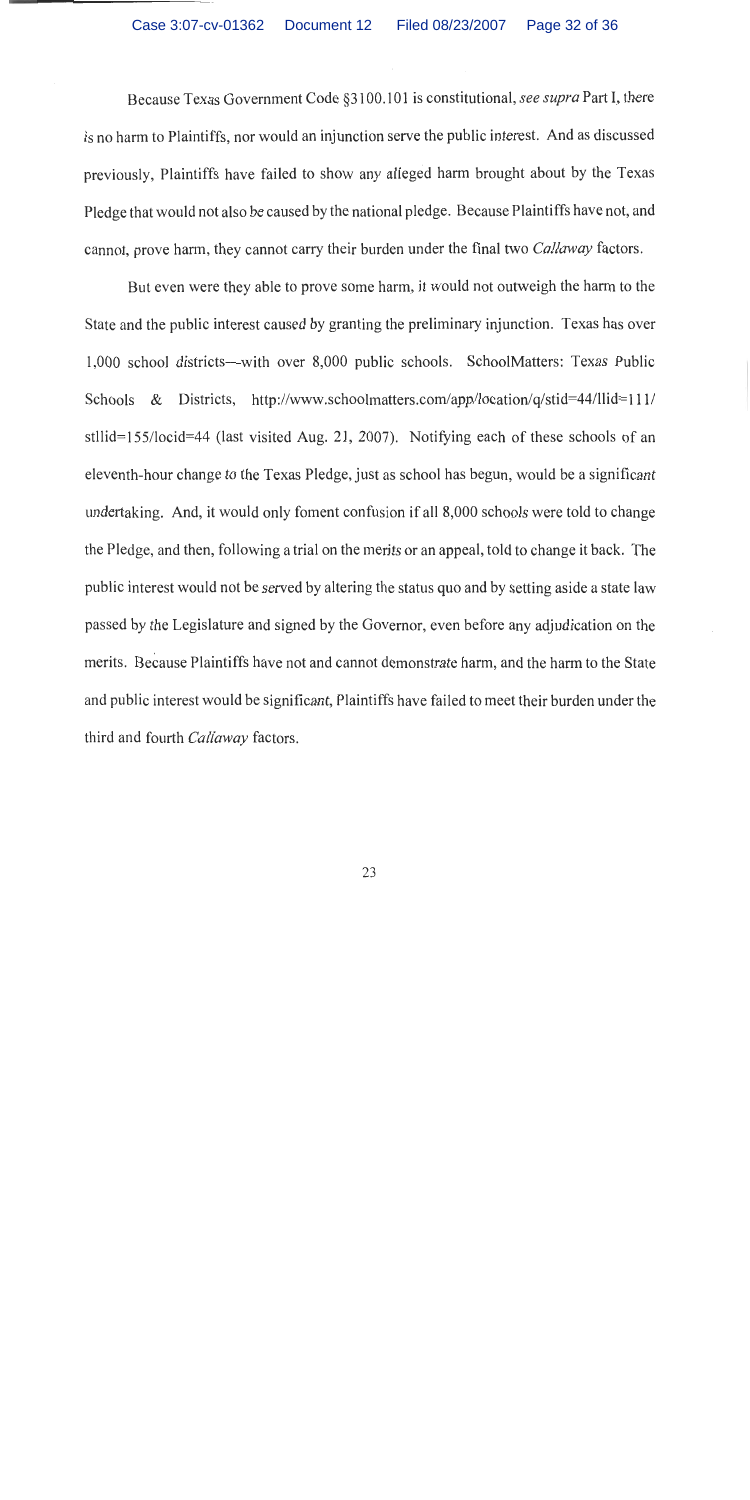#### THE COURT SHOULD NOT WAIVE THE BOND REQUIREMENT. IV.

If the Court orders a preliminary injunction, it should not waive the bond requirement. Pursuant to the Federal Rules of Civil Procedure, "[n]o restraining order or preliminary injunction shall issue except upon the giving of security by the applicant, in such sum as the court deems proper, for the payment of such costs and damages as may be incurred or suffered by any party who is found to have been wrongfully enjoined or restrained." FED. R. CIV. P. 65(c). The amount of the bond is within the discretion of the trial court. Kaepa, Inc. v. Achilles Corp., 76 F.3d 624, 628 (5th Cir. 1996).

Although the Fifth Circuit has not yet settled whether not requiring a bond is reversible error, compare Phillips v. Charles Schreiner Bank, 894 F.2d 127, 131 (5th Cir. 1990) ("[Flailure to require the posting of a bond or other security constitutes grounds for reversal of an injunction.") with Kaepa, 76 F.3d at 628 (court "may elect to require no security at all"), the Court has required no bond in the limited circumstances when (1) the defendant's arguments did not pass constitutional muster and (2) the defendant would not incur any significant cost due to the injunction. *Incubus Invs., L.L.C. v. City of Garland*, No. 3:03 CV-2039-K, 2003 WL 23095680, at \*3-4 (N.D.Tex. Dec. 17, 2003). Neither condition is present here. Plaintiffs are unlikely to prevail on the merits, see supra Part I, and the State would incur a significant cost due to the preliminary injunction because it would have to immediately notify each of the over 8,000 public schools in Texas, see supra Part III, as well as appeal the preliminary injunction. Therefore, if the Court orders a preliminary injunction,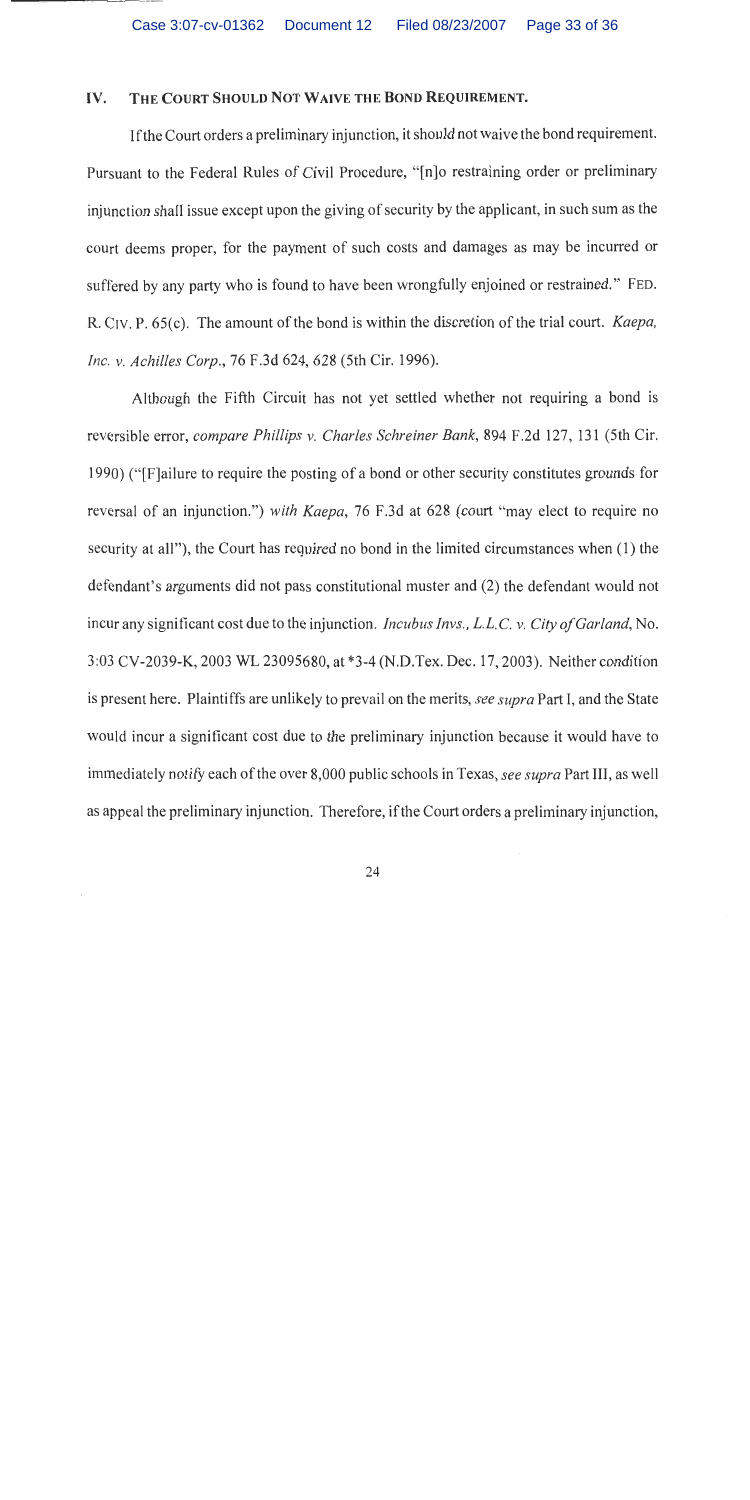it should set the bond requirement at least to an amount sufficient to cover the cost to the State of the injunction.

# **PRAYER**

For the foregoing reasons, the Court should deny Plaintiffs' request for preliminary injunctive relief.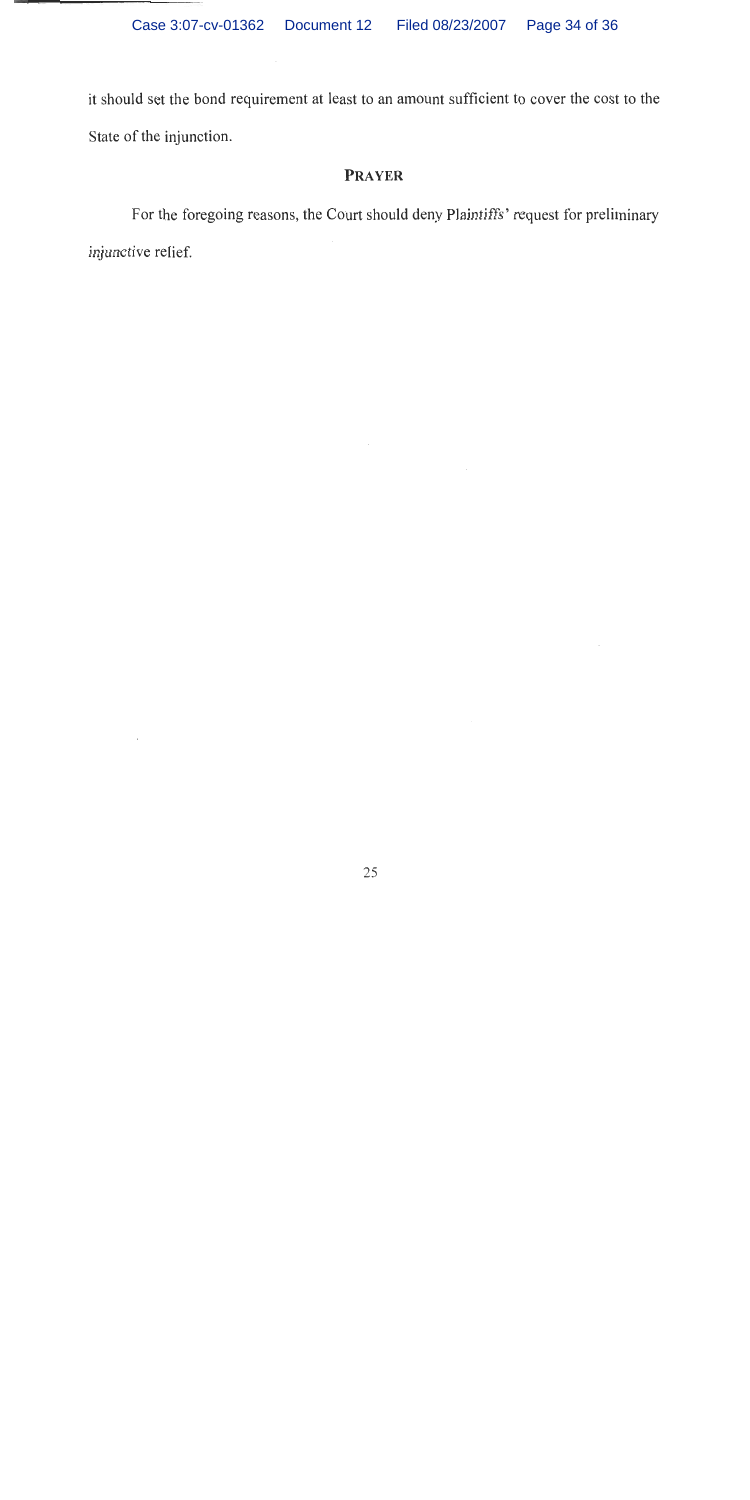Respectfully submitted,

**GREG ABBOTT** Attorney General of Texas

KENT C. SULLIVAN **First Assistant Attorney General** 

**DAVID S. MORALES** Deputy Attorney General, Litigation

R. TED CRUZ **Solicitor General** 

LARA M. JOHNSON **Assistant Attorney General** Texas Bar No. 24036099 Attorney in Charge

**BRANTLEY STARR Assistant Solicitor General** Texas Bar No. 24046904

Office of the Attorney General General Litigation Division - 019 P.O. Box 12548 Austin, Texas 78711-2548  $[Tel.]$  (512) 936-1700 [Fax] (512) 474-2697

**COUNSEL FOR DEFENDANT**